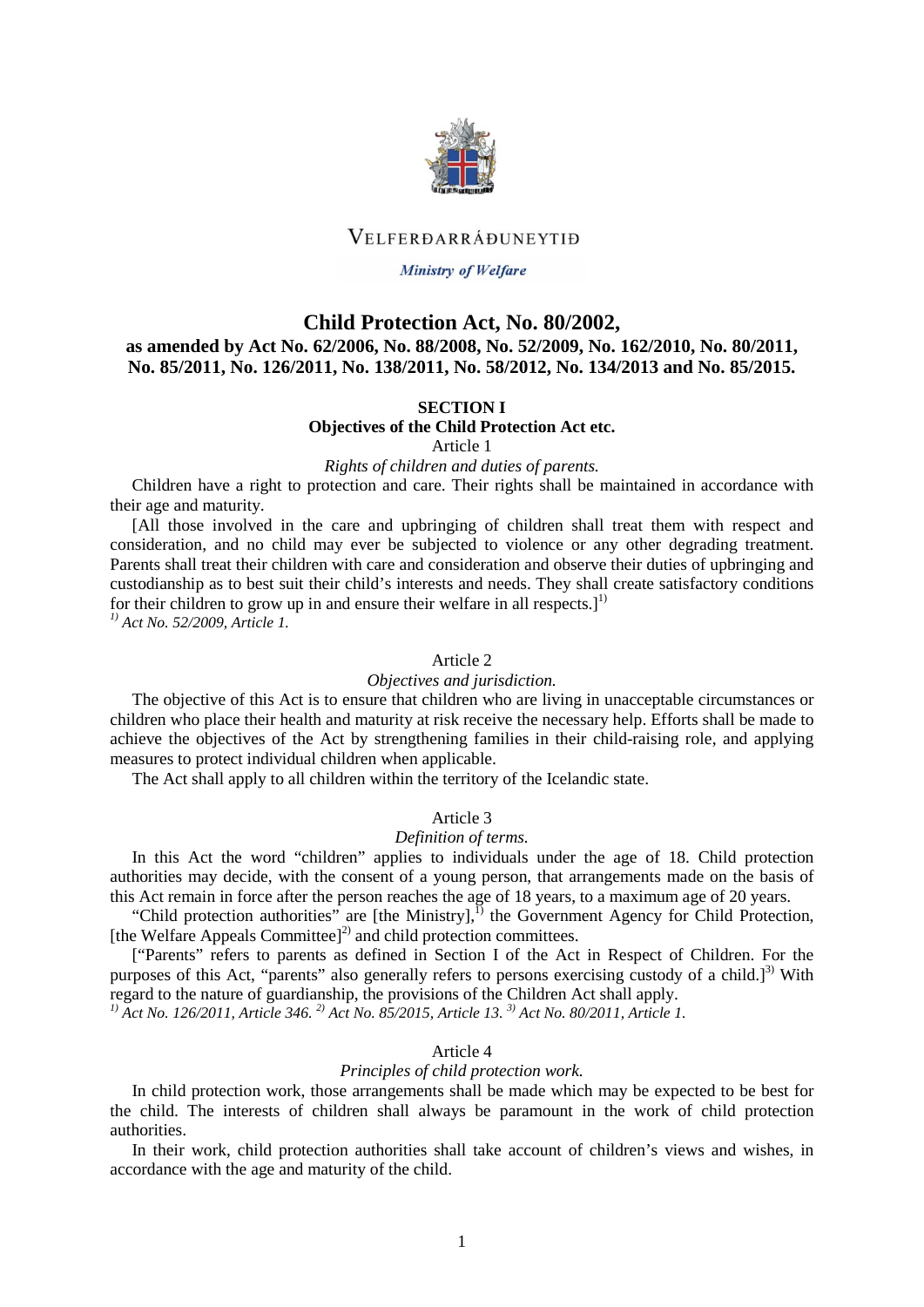Child protection work shall promote stability during childhood.

Child protection authorities shall seek to maintain good collaboration with children and parents with whom they have dealings, and always show them the utmost tact and respect.

Child protection authorities shall in their work seek to maintain good collaboration among themselves, and with other agencies concerned with children.

Child protection authorities shall in their work and in all decision-making maintain consistency and equity.

Child protection authorities shall as far as possible ensure that general measures to support the family are tried before other measures are taken. The aim shall also be to apply the minimum measures to achieve the desired results. Coercive measures shall only be applied if the legally-required objectives cannot be achieved by other, lesser measures.

All those who work in child protection shall maintain complete confidentiality on the circumstances of children, parents, and others with whom they have dealings.

# **SECTION II Authorities in child protection.**

Article 5

*Role of [the Ministry].1)*

Child protection within the meaning of this Act is under the aegis of  $[the$  Ministry].<sup>2)</sup> Division of responsibilities within the Ministry and agencies subject to the Ministry shall be as provided in this Act and in rules issued on the basis of the Act.

[The Ministry]<sup>1)</sup> is responsible for policy formation in child protection.

The Minister shall submit a four-year plan of action to the Althingi (parliament) following local government elections.

[The Ministry]<sup>1)</sup> shall monitor the work of the Government Agency for Child Protection. It may require information to be produced on individual cases on the basis of complaints, or other information.

*1) Act No. 162/2010, Article 24. 2) Act No. 126/2011, Article 346.*

## Article 6

## *[Welfare Appeals Committee.*

Appeals against Rulings and administrative decisions taken by child protection committees may be lodged with the Welfare Appeals Committee, *cf.* the Welfare Appeals Committee Act, in accordance with further provisions made in this Act. Furthermore, appeals may be lodged with the committee against decisions taken by the Child Protection Agency under the third, fifth and sixth paragraph of Article 15, Article 66, the third paragraph of Article 84, the fourth paragraph of Article 89 c and the second paragraph of Article 91.]<sup>1)</sup>

*1) Act No. 85/2015, Article 13.* 

#### Article 7

## *Government Agency for Child Protection.*

The Government Agency for Child Protection is an autonomous agency under the authority of [the Minister].<sup>1)</sup> The Government Agency for Child Protection is in charge of administration within the field covered by the Act.  $[The \text{ Minister}]$ <sup>1)</sup> shall decide the location of the Government Agency for Child Protection and appoint its director.

The Government Agency for Child Protection shall promote co-ordination and strengthening of child protection work in Iceland, and shall provide advice to  $[the$  Minister $]$ <sup>1)</sup> on policy-making in the field. It shall ensure that research and development work is carried out in the field of child protection.

The Government Agency for Child Protection shall provide guidance on the interpretation and implementation of the Child Protection Act and instruction and advice for child protection committees in Iceland. It shall also monitor the work of child protection committees as provided in this Act.

The Government Agency for Child Protection issues licences to foster parents, makes decisions and assists child protection committees in cases of foster care as provided in Section XII of this Act.

The Government Agency for Child Protection has authority over homes and institutions which the state is to ensure are available under Section XIII of this Act, and shall ensure that such homes and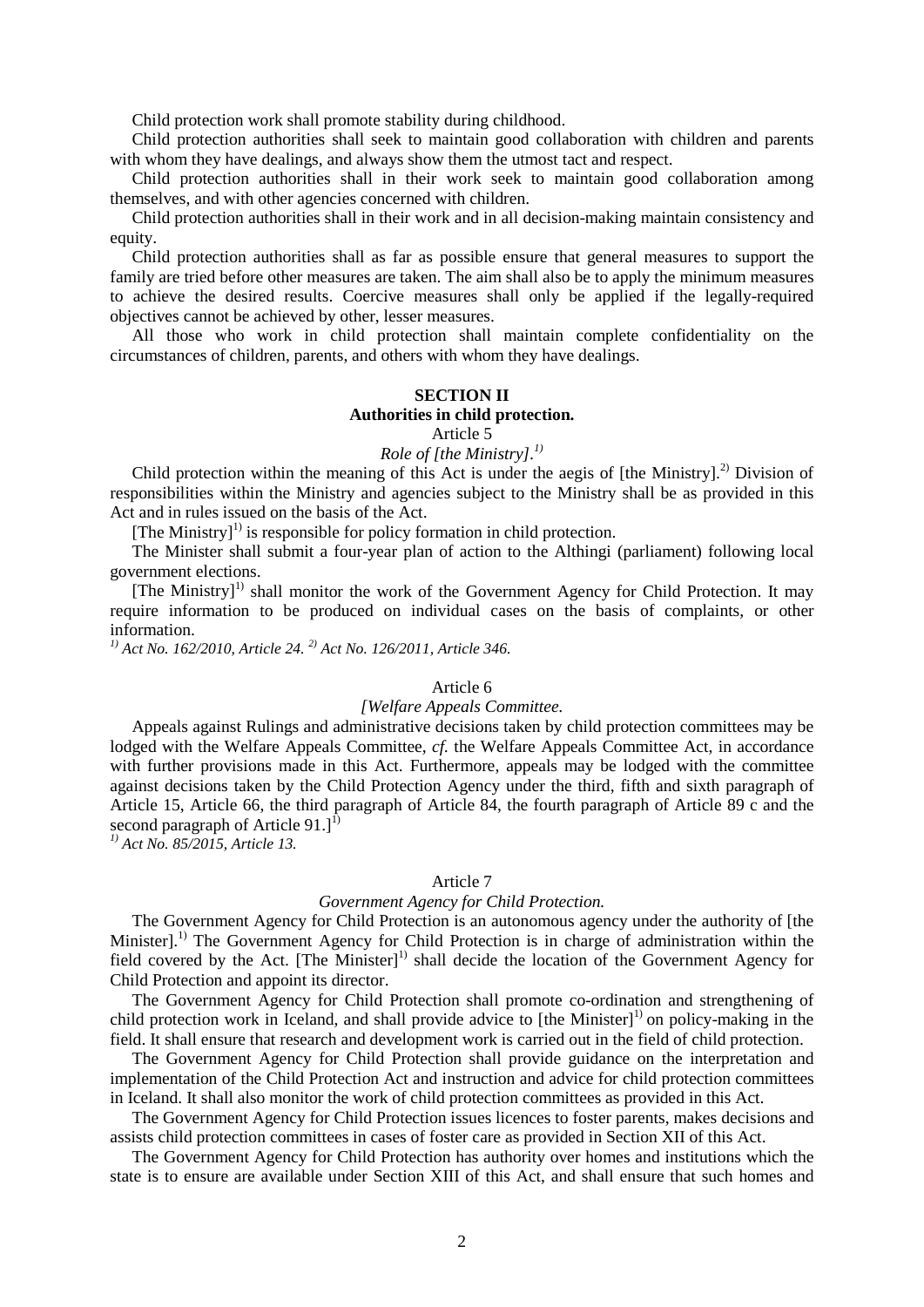institutions be established. The Agency supervises the placement of children in such homes and institutions. The Government Agency for Child Protection shall also issue licences under the provisions of Sections XIII and XIV of this Act.

The Government Agency for Child Protection may run special service centres with the objective of promoting interdisciplinary collaboration, and strengthening and co-ordination of agencies in the handling of cases of child protection. [The Government Agency for Child Protection may also operate specialised measures for children suffering from complex problems in collaboration with other authorities, such as services for disabled people or the social and health services. $]$ <sup>2)</sup> The Government Agency for Child Protection may also offer child protection committees other specialist services, such as non-institutional measures in the field of treatment for children, with the objective of assisting the committees in fulfilling their mandated role. A fee may be charged for special projects undertaken by the Government Agency for Child Protection under this provision, as further stated in regulations. The fee shall never be higher than the cost of running the service centre or the cost of the specialised service in question, including cost of staff salary and training, and other costs provably incurred in connection with the service.

The Government Agency for Child Protection shall also undertake other tasks assigned to it by this Act or other legislation.

The Government Agency for Child Protection shall issue an annual report on its work.

[The Minister]<sup>1)</sup> shall stipulate more detailed provisions on the work of the Government Agency for Child Protection in regulations.

*1) Act No. 162/2010, Article 24. 2) Act No. 80/2011, Article 3.*

## Article 8

## *Monitoring of child protection committees by the Government Agency for Child Protection.*

Child protection committees shall by 1 May each year submit to the Government Agency for Child Protection a report on their work over the previous calendar year. This shall include, among other things, information on the number of cases dealt with by committees over the period, their nature and how they were resolved.

The Government Agency for Child Protection may also require child protection committees to produce all information and reports it deems necessary, both documents of individual cases and reports to be especially prepared by the child protection committees.

The Government Agency for Child Protection may, on the basis of complaints or other information received on the handling of individual cases, and if deemed necessary, gather necessary data, information and explanations from the child protection committee in question.

Should the Government Agency for Child Protection be of the view, after having gathered information and explanations as provided in the second and third paragraphs, that a child protection committee is not complying with the law in carrying out its work, it shall, as applicable, provide guidance to the child protection committee on procedure, and make suggestions for improvements. If the child protection committee does not comply with the suggestions and guidance of the Government Agency for Child Protection, the Agency may enjoin upon the committee to fulfil its duties. The Government Agency for Child Protection shall inform the municipal council and [the Ministry]<sup>1)</sup> of such an enjoinder. Provisions of confidentiality shall be observed when giving such notice of enjoinder to the municipal council. [If a municipal council neglects the duties incumbent upon municipalities, the Ministry may take steps to remedy the situation in accordance with the provisions of the Local Government  $Act.$ ]<sup>2)</sup>

*1) Act No. 162/2010, Article 24. 2) Act No. 80/2011, Article 4.*

## Article 9

#### *Municipal action plans on child protection.*

Municipal councils shall form a policy and draw up an action plan for each elective term in the field of child protection within the municipality. Municipal action plans on child protection shall be sent to [the Ministry]<sup>1)</sup> and the Government Agency for Child Protection.

If municipalities collaborate on child protection, *cf.* Article 10, they may produce a joint plan. *1) Act No. 162/2010, Article 24.*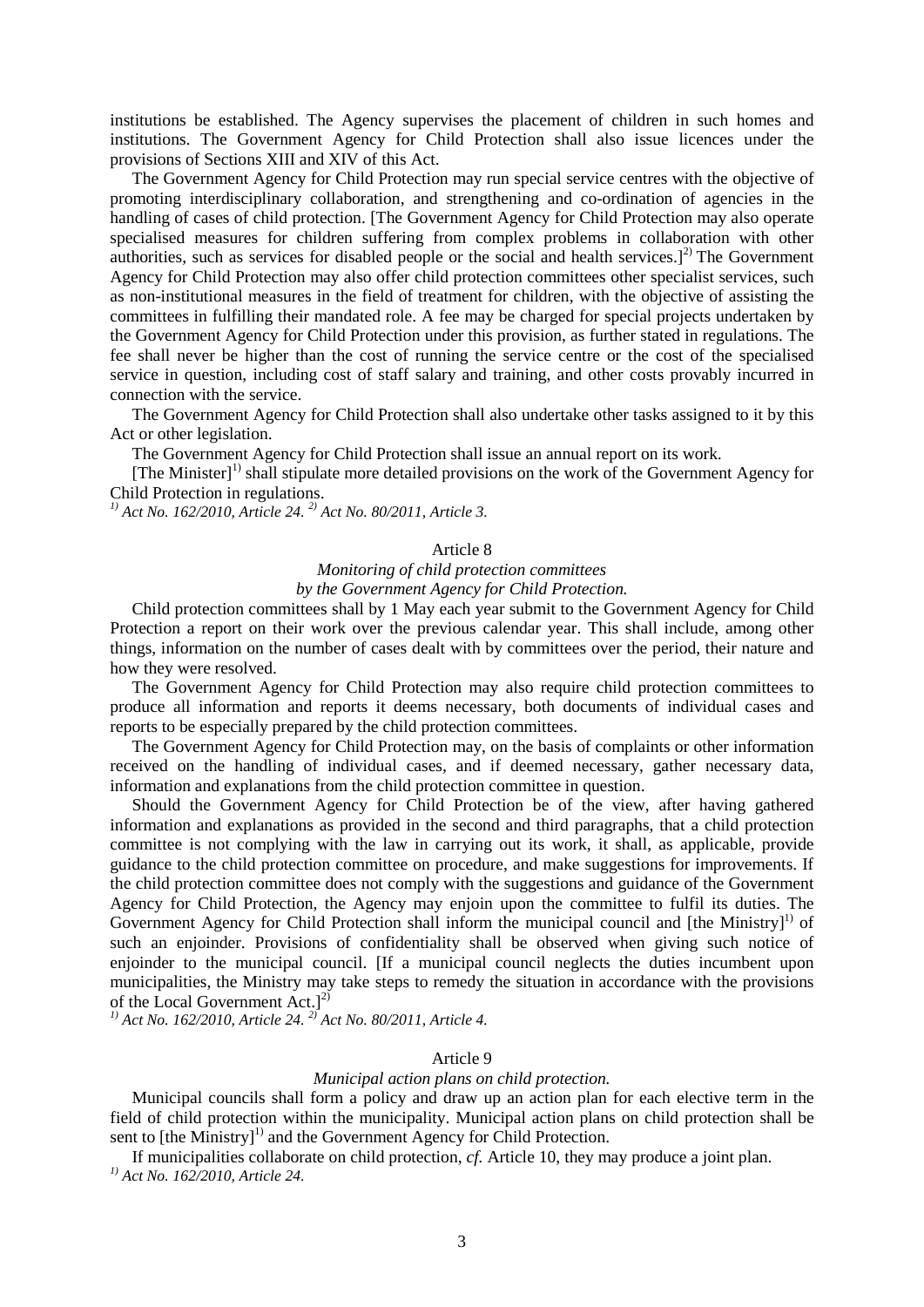## **SECTION III**

#### **Child protection committees.**

#### Article 10

## *Child protection committees, elections etc.*

Municipalities shall operate child protection committees.

Municipal council shall elect the child protection committee, *cf.* however the third and fourth paragraphs. Municipalities of smaller population shall collaborate with other municipalities on election of a child protection committee. The total population of the municipalities represented by one child protection committee shall not be less than 1,500.

A municipal council may assign  $\dots$ <sup>1)</sup> the board of a co-owned agency to elect a child protection committee that serves more than one municipality, or agree on regional collaboration in some other manner than stated here.

A municipal council may assign its social services committee to handle the tasks of a child protection committee, and in such cases the rules shall be observed stated in the first and second paragraphs of Article 11 on election of child protection committees, and on population figures, *cf.* the second paragraph of this Article. *1) Act No. 138/2011, Article 134.* 

## Article 11

## *Appointment of child protection committee.*

A child protection committee shall comprise five people and an equal number of alternates. A child protection committee serving more than one municipality may, however, comprise up to seven members and seven alternates. A child protection committee shall generally comprise both men and women. Members of the committee shall be of known probity, and have a good understanding of the matters dealt with by child protection committees. Efforts shall be made to elect a lawyer to the child protection committee, and also people who are specialised in matters regarding children. When a decision is made under Articles 26 and 27, a lawyer shall be called upon, should none be a member of the child protection committee.

Eligibility for election to a child protection committee is subject to the same rules as eligibility for election to a municipal council, as provided in the Local Government Elections Act.

Municipal councils shall notify the Government Agency for Child Protection of the appointment of the child protection committee not later than two months after local government elections have taken place.

Should a municipal council not have appointed a child protection committee as provided in this Act four months after local government elections, [the Minister]<sup>1)</sup> may admonish the municipality and allow a period of grace of one month for this to be rectified. Should the municipal council not comply before this time has elapsed, the Minister may decide that certain municipalities shall have a joint child protection committee, and appoint a child protection committee that fulfils the conditions stated above. The Minister may, among other things, decide to assign child protection work in the relevant municipality entirely to the child protection committee of another municipality which has already elected a child protection committee. All costs incurred by the appointment of such a committee shall be paid by the relevant municipalities, as further decided by the Minister. [The Minister]<sup>1)</sup> may also grant an exemption from item *3* of the second paragraph of Article 10 if the total population is close to 1,500, and if geographical and other factors make it impractical or difficult to achieve this population figure.

An existing child protection committee shall retain its mandate until a new committee has been appointed under the provisions of this Act.

*1) Act No. 162/2010, Article 24.*

#### Article 12

# *The role of child protection committees in general.*

The role of child protection committees is as follows:

1. *Monitoring*. Child protection committees shall investigate the circumstances, behaviour and conditions of upbringing of children, and assess without delay the needs of those who are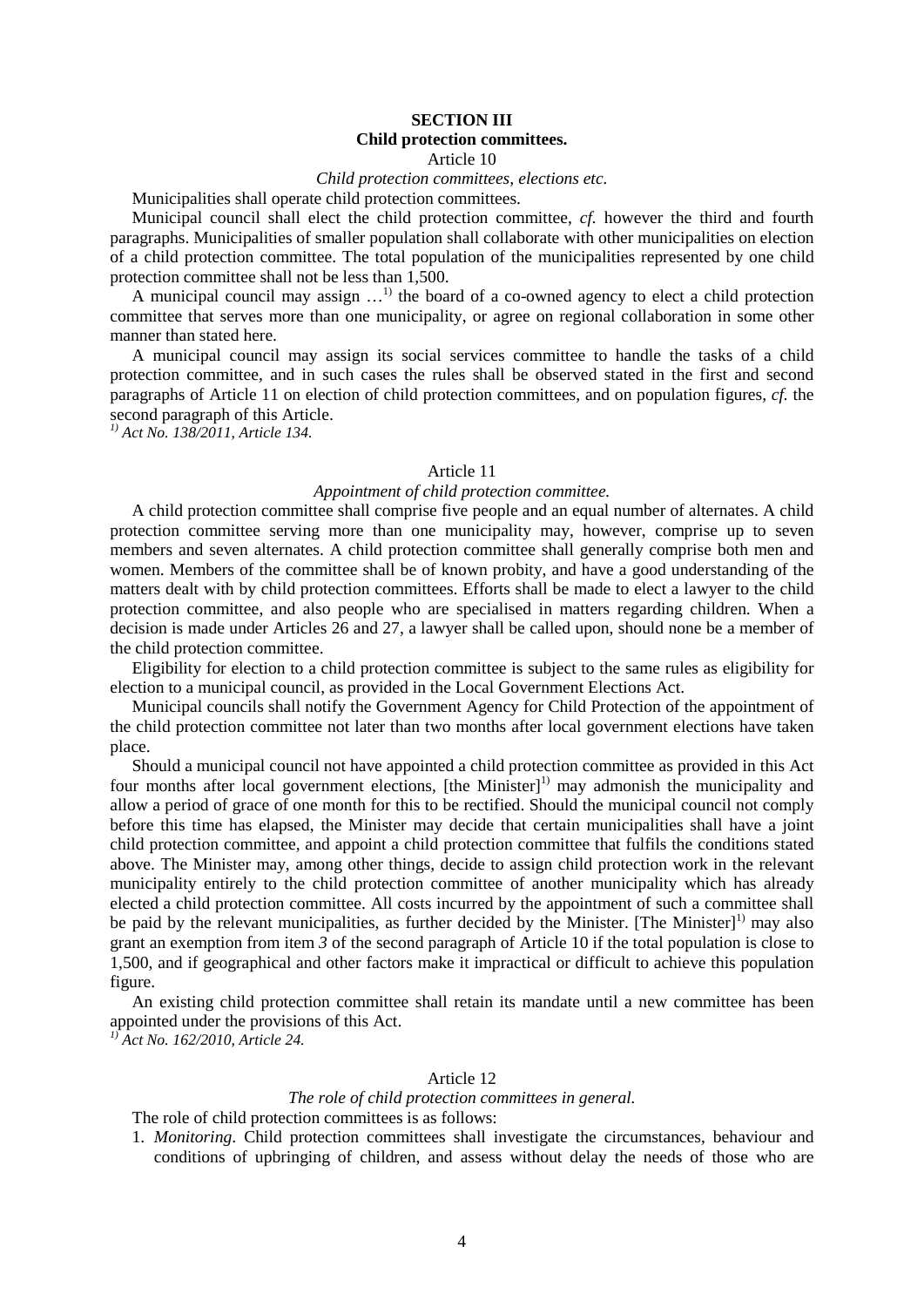believed to be living in unacceptable conditions, to be mistreated, or to have serious social problems.

- 2. *Measures*. Child protection committees shall apply those child protection measures provided in this Act which are most applicable at any time, and which are deemed the most suitable to safeguard their interests and welfare.
- 3. *Other tasks*. Child protection committees shall undertake other tasks that are assigned to them under the terms of this Act and other legislation. A municipal council may assign a child protection committee other tasks relating to the circumstances of children and young persons in its jurisdiction.

The child protection committee must assist parents in fulfilling their duties of guardianship, and apply suitable measures as provided in this Act if necessary.

## Article 13

## *Autonomy of child protection committees.*

Municipal councils may not give child protection committees any instructions with regard to individual child-protection cases.

Municipal councils may not have access to documents and information on individual childprotection cases.

Decisions and rulings by a child protection committee cannot be appealed to the municipal council.

#### Article 14

#### *Child protection committee staff.*

A child protection committee shall engage specialised staff or ensure access to relevant expertise by other means. The committee should be able to provide parents, institutions and others involved in child-raising appropriate advice, education and guidance as provided in this Act. The possibility should also exist for carrying out professional tests of children's social and psychological conditions as necessary in connection with investigation and handling of individual child-protection cases.

A child protection committee may make arrangements with institutions, for instance in the fields of social services, schooling or health service, regarding shared personnel and specialist services.

A child protection committee may assign its staff to investigate and handle individual cases or categories of case, according to rules the committee itself lays down. A child protection committee may also by such rules delegate to individual members of staff the power to make individual decisions as provided in this Act. The Government Agency for Child Protection shall be informed of the content of the rules.

[The authority to deliver rulings under this Act, to take decisions on the institution of court proceedings under Articles 28 and 29, to demand that persons be declared personally incompetent under Article 30 or to take decisions regarding the demand that a member of a household be ordered to leave it or that a restraining order be issued under Article 37, may not be delegated to individual members of staff of the committees.]<sup>1)</sup>

*1) Act No. 80/2011, Article 5.*

#### Article 15

#### *Jurisdiction and collaboration of child protection committees.*

The child protection committee in the district where the child is permanently resident is responsible for any case involving the child, but see the third and fourth paragraphs.

[If a child moves out of the jurisdiction of a committee during the process of his/her case, the committee shall immediately notify the child protection committee in the jurisdiction where the child is relocated, inform the recipient committee of all its involvement in the child's case and provide it with all necessary materials pertaining to the case. The child protection committee in the jurisdiction where the child is relocated shall immediately take over the processing of the case and strive to ensure continuity in the handling and processing of the case.] $^1$ 

If it is deemed more convenient to deal with the case partially or entirely in a different district from that where the child is permanently resident, the relevant child protection committees may agree this between themselves. [In the event of a dispute between child protection committees, the Government Agency for Child Protection shall determine where the child is considered as being permanently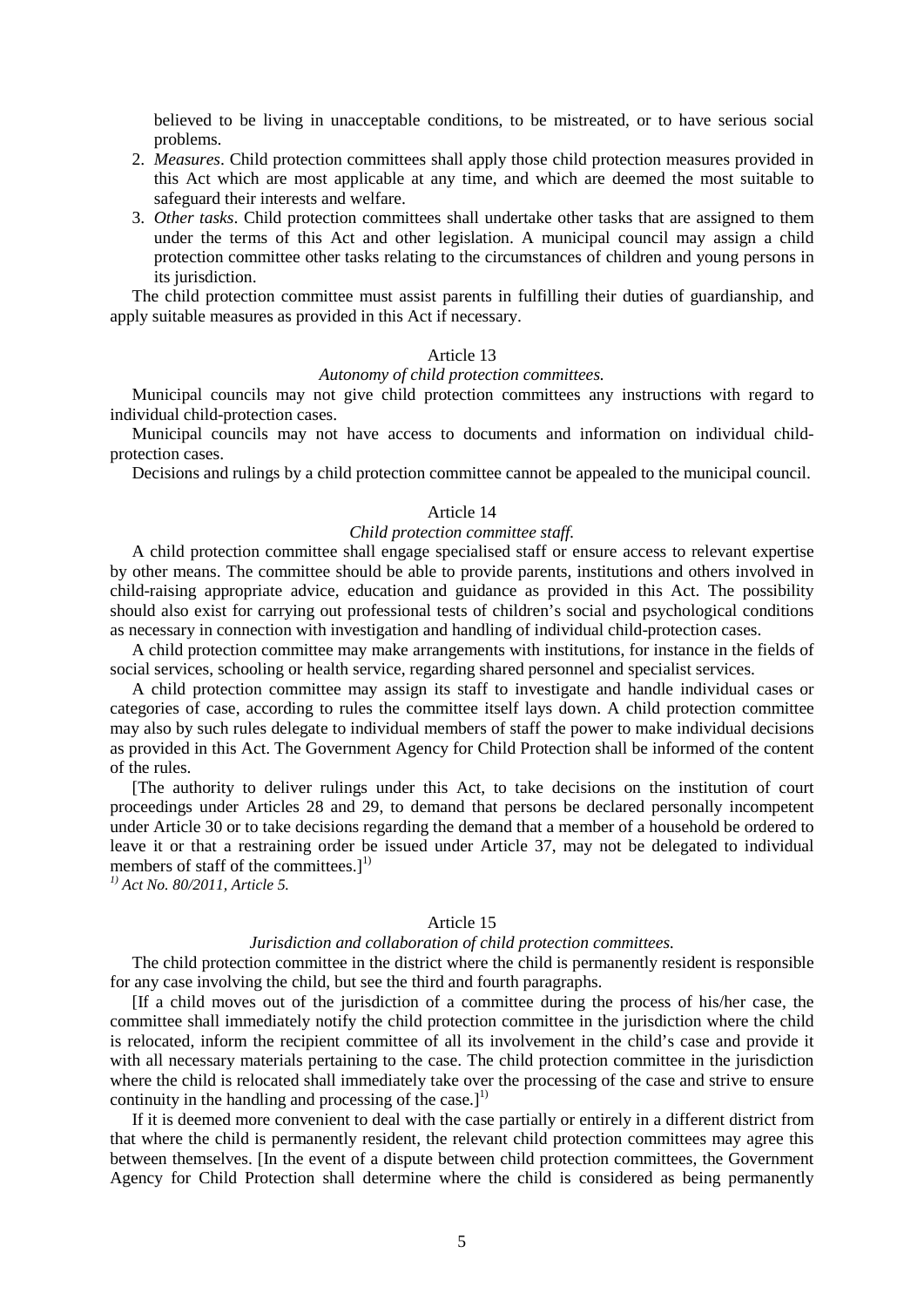resident and shall also determine that a committee other than that in the jurisdiction where the child is permanently resident is to take over the case if it is considered that this will better ensure the processing of the case.]<sup>1)</sup> The committees shall in such a case provide each other with information to clarify issues, and assist each other in the implementation of child protection measures.

If a child protection committee places a child in foster care or other placement in a different district, the same committee shall continue to handle the case. It may, however, request that the child protection committee in that district undertake certain responsibilities.

[If a child is not legally domiciled in Iceland, or is living in Iceland without its guardians, the child protection committee in the jurisdiction where the child is resident or located shall be in charge of its case. The child protection committee shall then assume the care of the child, as necessary, and take all measures necessary to secure its best interests.]<sup>1)</sup> The Government Agency for Child Protection shall resolve disputes over which child protection committee shall handle a case. The Treasury shall reimburse the municipal council for expenses incurred in the case.

[If a child who is in Iceland without its guardians is granted asylum or a temporary residence permit in Iceland, the Government Agency for Child Protection shall determine which child protection committee is to assume custody of the child and administer its case after the asylum or residence permit is granted. The Treasury shall pay all expenses incurred by the child protection committee in question in accordance with the provisions of this Act as regards the placement of the child in fostercare or a placement of another  $\text{kind.}]^1$ 

[The child protection committees involved may refer decisions by the Government Agency for Child Protection under the third, fifth and sixth paragraphs to [the Welfare Appeals Committee].<sup>2</sup>]<sup>1)</sup> *1) Act No. 80/2011, Article 6. 2) Act No. 85/2015, Article 13.*

## **SECTION IV**

## **Notification and other obligations to child protection authorities.**

Article 16

*Public duty of notification.*

[All persons shall be obliged to notify a child protection committee if they have reason to believe that a child:

a. is living in unacceptable circumstances of upbringing,

- b. is exposed to violence or other degrading treatment or
- c. is seriously endangering his/her health and maturity.

Furthermore, all persons are obliged to notify a child protection committee if there is reason to believe that the health or life of an unborn child is being endangered due to the unacceptable or dangerous life-style of an expectant mother, e.g. in the form of alcohol abuse or the consumption of drugs, or when an expectant mother is exposed to violence, or if there is reason to suspect that an expectant mother is exposed to violence, or of any incidents which may be regarded as falling within the child protection committee's concerns.]<sup>1)</sup>

*1) Act No. 80/2011, Article 7.*

#### Article 17

#### *Duty of notification by those who deal with children.*

[All persons involved in matters concerning children or expectant mothers, through their position or occupation, are obliged to notify a child protection committee, if they become aware of circumstances as described in Article  $16.]$ <sup>1)</sup>

Pre-school heads and teachers, child-minders, school heads, teachers, clergy, physicians, dentists, midwives, nurses, psychologists, social workers, developmental therapists, [career councelors]<sup>1)</sup> and those providing social services or counselling are under an especial obligation to monitor the behaviour, upbringing and conditions of children as far as possible, and to inform the child protection committee if the child's circumstances appear to be of the nature described in the first paragraph.

The duty of notification provided in this Article takes precedence over provisions in law or codes of ethics on confidentiality within the relevant professions.

*1) Act No. 80/2011, Article 8.*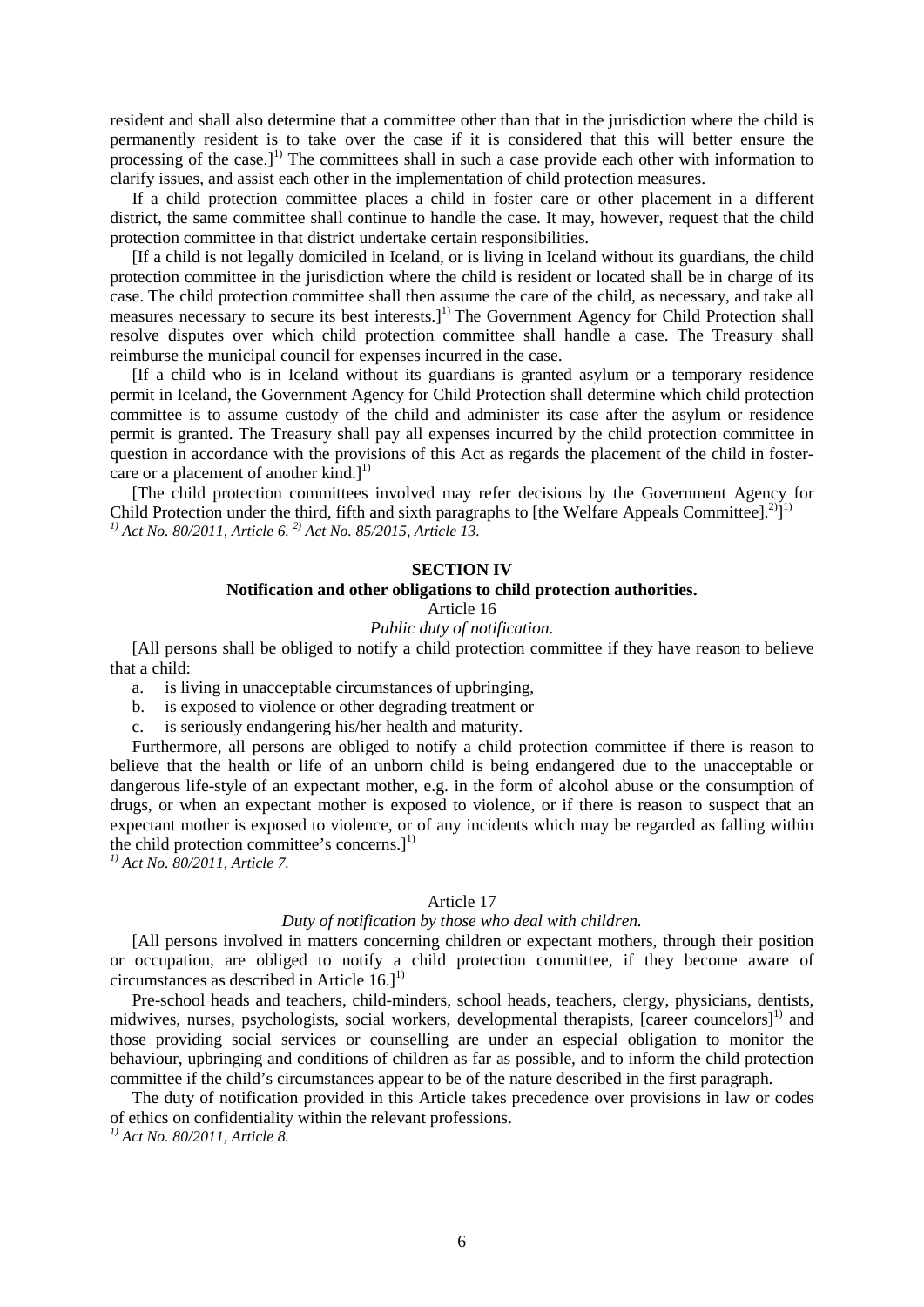## Article 18

## *Police duty of notification and questioning of children.*

[If the police become aware that a child is in circumstances as described in Article 16, they shall notify a child protection committee. When there is a suspicion that a child has committed, or has been the victim of, an offence under the General Penal Code or under this Act, or an offence under another act that may entail a punishment of more than two years' imprisonment, the police shall, as soon as it receives such a case for treatment, notify a child protection committee and give it the opportunity to follow the investigation of the case.]<sup>1)</sup> The child protection committee shall notify the parents of the child in such a case, unless the interests of the child make this inadvisable.

[A representative of a child protection committee shall be given the opportunity of being present at the questioning of a child suspected of having committed a criminal act, in accordance with the Code of Criminal Procedure, and of a child who is a victim or witness. This shall apply both to questioning by the police and by a court. Other matters regarding the taking of testimony from children shall be subject to the provisions of the Code of Criminal Procedure and regulations issued thereunder.]<sup>2)</sup> *1) Act No. 80/2011, Article 9. 2) Act No. 52/2009, Article 2.*

#### Article 19

#### *Anonymity of notifying parties.*

Any person who gives notification to a child protection committee shall identify him/herself.

If a notifying party under Article 16 requests anonymity vis-à-vis parties other than the committee, this shall be respected unless there are special reasons not to do so. [A decision by a child protection committee regarding anonymity or a refusal to lift anonymity may be appealed to [the Welfare Appeals Committee].<sup>1)</sup> Notifying parties, and parents, shall be informed of their right to appeal against the child protection committee's decision.]<sup>2)</sup>

The provisions of the second paragraph on the right to anonymity shall not apply to notifying parties under Articles 17 and 18.

*1) Act No. 85/2015, Article 13. 2) Act No. 80/2011, Article 10.*

#### Article 20

#### *Collaboration with child protection authorities.*

All those who, due to their position and work, are involved with children must collaborate with child protection authorities. Child protection authorities shall also seek to maintain good collaboration with these parties.

All health institutions, including alcoholism treatment facilities and psychiatric facilities, must take account of the interests of the children when decisions are made on treatment and admission of their parents. Physicians, nurses and other staff at the institutions specified shall consult with the child protection committees in order that necessary child protection measures may be arranged in accordance with decisions on treatment and admission of a parent.

The police and prison authorities must collaborate with child protection committees, and assist them in resolution of child protection cases.

[The Minister]<sup>1)</sup> may by regulations issue further rules on collaboration between child protection committees and other agencies in consultation with the ministries under whose aegis the relevant agencies operate.

*1) Act No. 162/2010, Article 24.*

#### **SECTION V**

#### **Initiation of a child protection case.**

Article 21

## *Procedure following notification.*

When a child protection committee is notified or receives information by other means that a child's physical or mental health or maturity may be at risk due to neglect, incapacity or behaviour of a parent, [violence or degrading conduct by other parties],<sup>1)</sup> or due to the child's own behaviour, [or that the health or life of an unborn child is being endangered as described in Article  $16$ <sup>1</sup>,<sup>1)</sup> the committee shall decide without delay, and not later than seven days from receipt of the notification or other information, whether there is reason to initiate investigation of the case.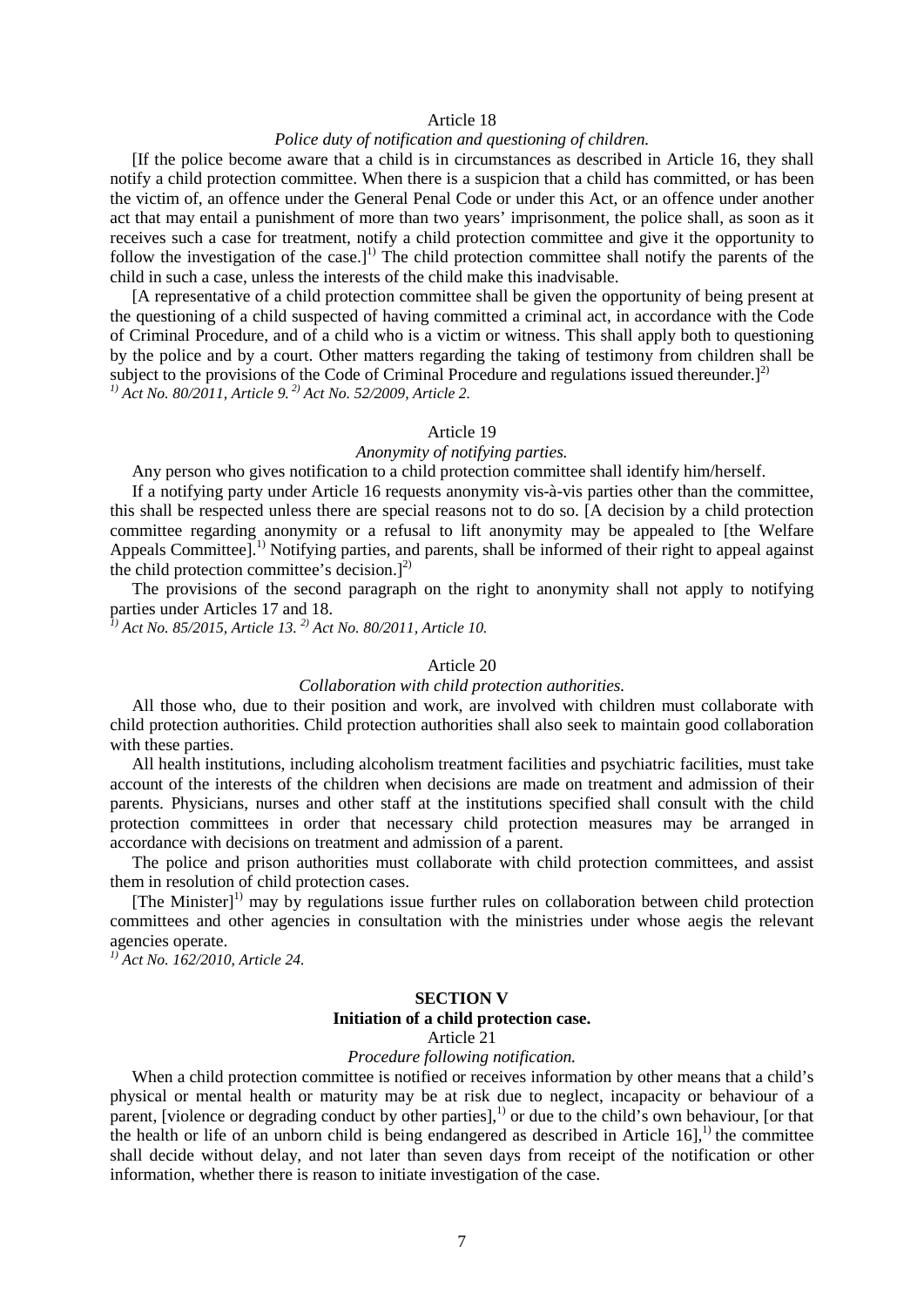The child protection committee may, on the same conditions, initiate investigation of a case due to information received by other means.

…1)

[No appeal may be made, either to [the Welfare Appeals Committee]<sup>2)</sup> or to any other authority, against a decision by a child protection committee to commence the investigation of a case or not to commence an investigation.]<sup>1)</sup> The child protection committee shall inform the parents that a notification has been received, and inform them of the committee's decision in response to it [within a week of the taking of the decision.]<sup>1)</sup> Notification of parents may be postponed if exigent interests of the investigation so demand. [The child protection committee shall also give notifying parties confirmation that their notifications have been received, and give general information on the procedures following the notification.]<sup>1)</sup>

A decision to initiate an investigation shall not be made unless there is probable cause to suspect that this is justified. A case shall be regarded as a child protection case when a formal decision to initiate an investigation has been made.

Further provisions on procedures with regard to notification, e.g. on records, forms, etc., shall be made in regulations<sup>3)</sup> issued by [the Minister]<sup>4)</sup> on receipt of proposals from the Government Agency for Child Protection.

*1) Act No. 80/2011, Article 11. 2) Act No. 85/2015, Article 13. 3) Regulation No. 56/2004. 4) Act No. 162/2010, Article 24.*

#### Article 22

#### *Objective of investigation of a case.*

The objective of investigating a case is to gather necessary information on the child's circumstances, and assess the need for measures as provided in this Act, in keeping with the interests and needs of the child. For this purpose the committee shall strive to gather the clearest information on the circumstances of the child, such as mental and physical condition, relationship with parents or others, circumstances of the parents, the child's conditions in the home, schooling, behaviour and mental and physical wellbeing. Specialist assistance shall be called upon as necessary.

With regard to investigation of cases, child protection committees' investigative powers, the obligation to provide child protection committees with information, and procedures of child protection committees in general, the provisions of Section VIII of this Act shall apply.

#### **SECTION VI**

## **Arrangements made by child protection committees.**

Article 23

#### *Plan for handling of case.*

When a case has been adequately investigated in the view of the child protection committee, the committee shall compile a report which states the conclusions of the investigation and what improvements are necessary, and makes proposals for suitable measures if applicable. [Parents may appeal to [the Welfare Appeals Committee] $<sup>1</sup>$  a decision by a child protection committee to close a</sup> case at this stage.] $^{2)}$ 

If an investigation reveals that special measures as provided in this Act are required, the child protection committee shall, in collaboration with the parents and if applicable the child, if aged 15 or over, make a written schedule for further handling of the case. Younger children shall be consulted in accordance with their age and maturity. The schedule shall be made for a specified period, and revised as necessary. [Parents may appeal to [the Welfare Appeals Committee] $<sup>1</sup>$  a decision by a child</sup> protection committee to close a case when the end of the schedule period is reached.] $^{2)}$ 

[The child protection committee shall at all times assess the need for collaboration with other parties when making and following a schedule. In particular, it shall assess the need to collaborate with those who are involved in matters concerning the child in question and who are named in the second paragraph of Article 17. If a child protection committee considers that the interests of the child call for collaboration with these parties, the committee shall strive to obtain the consent of the parents for the initiation of the collaboration.] $^{2)}$ 

Should it not be possible to reach an agreement with the parents or child, when applicable, the child protection committee shall unilaterally make a schedule on the progress of the case and application of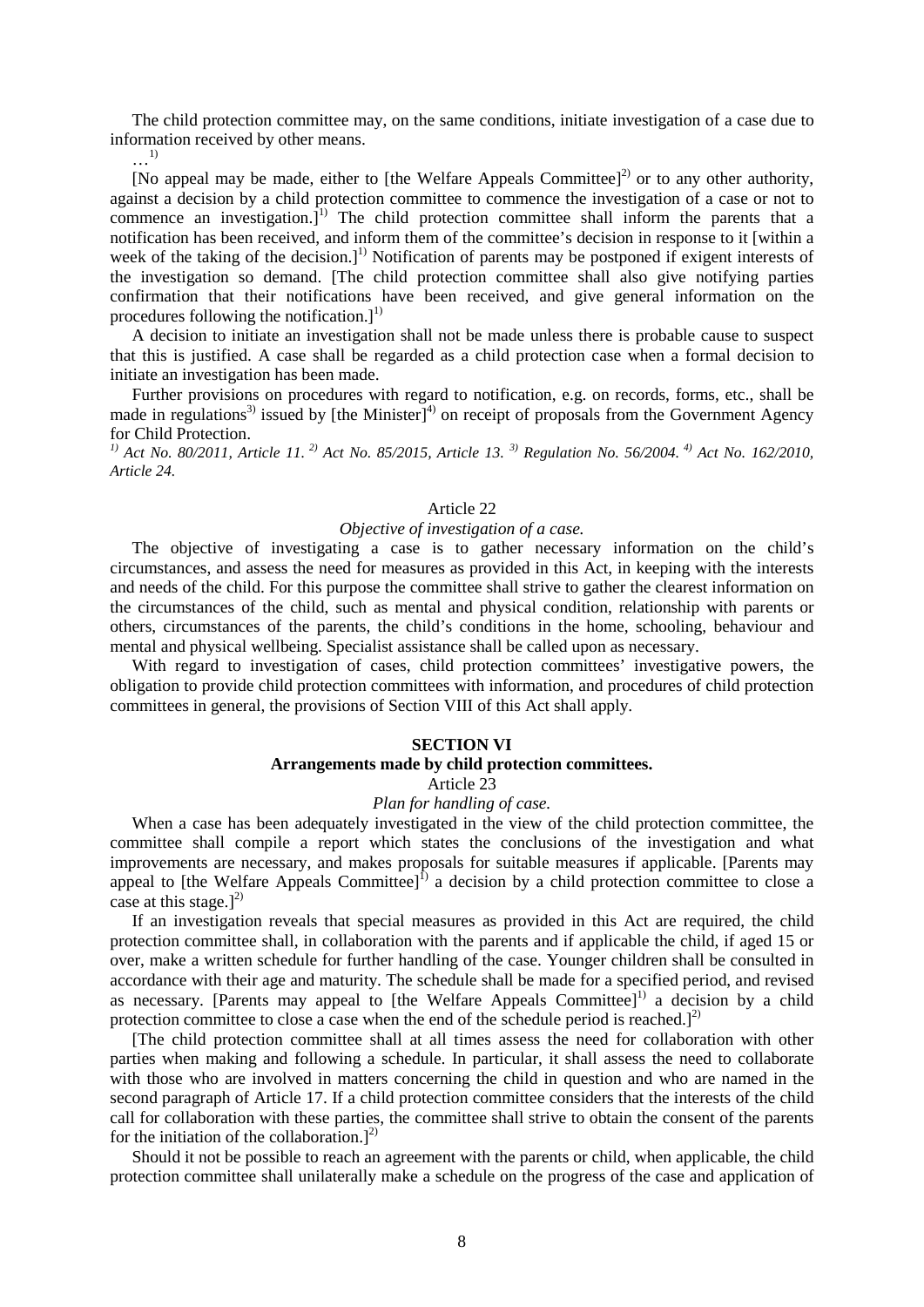measures as provided in this Act. The parents and child shall be informed of the content of the schedule.

*1) Act No. 85/2015, Article 13. 2) Act No. 80/2011, Article 12.*

## Article 24

## *Measures with parental consent.*

The child protection committee shall, as further decided in the schedule as provided in Article 23, with parental consent and if applicable in consultation with the child, provide assistance, among other things by:

- a. providing guidance to parents on the child's upbringing and conditions,
- b. work in collaboration with the relevant agencies to have measures applied under the terms of other legislation,
- c. arrange suitable support or treatment for the child,
- d. provide the child or family with a contact person, personal counsellor or support family,
- e. assist parents or an expectant mother in seeking treatment for illness, alcohol or substance abuse, or other personal problems.

The child protection committee may also with parental consent and without special ruling apply other measures under Article 26 of this Act.

Should parents who are not living together have joint custody of the child under the provisions of the Children Act, it is sufficient that the parent with whom the child lives under a custody agreement consents to the measures taken under the terms of this Article.

## Article 25

## *Measures outside the home with consent of parents and child.*

The child protection committee may, as further specified in a schedule as provided in Article 23, with the consent of a parent and a child aged at least 15:

- a. assume custody or care of the child and place the child in foster care,
- b. assume custody or care of the child and place the child outside the home in a home or institution, or seek other measures as provided in Sections XIII and XIV, for care, tests, treatment and support.

Foster care or placement of a child as provided in the first paragraph shall not last longer than necessary. Such arrangements shall generally be temporary, and shall be regularly reviewed as further specified in a foster-care or placement agreement. With a view to the child's interests, however, foster care or placement may continue until the child is of age [in which case a child protection committee shall take over custody of the child].<sup>1)</sup> [If foster care or placement outside the home continues until the child reaches the age of legal competence, the child protection committee shall, not later than three months before the child reaches the age of 18, assess the child's need for further measures. The child protection committee may, with the approval of the young person, decide that the current arrangement is to continue after the age of 18 and up to the age of 20 years. The young person may appeal a refusal by a child protection committee to extend the arrangement regarding foster care or placement outside the home after he or she reaches the age of 18 to [the Welfare Appeals Committee].<sup>2</sup>]<sup>1)</sup>

If arrangements under item *a* or *b* of the first paragraph are against the will of a child who has not reached the age of 15, the child shall have the opportunity to put his/her point of view to the committee, with the assistance of a spokesperson if applicable.

In a case where parents who do not live together have joint custody under the terms of the Children Act, the consent of both parents is required for measures to be taken. If a child who has reached the age of 15 consents to the arrangements, the consent of the parent with whom the child lives is sufficient, but the other parent's views shall also be elicited.

*1) Act No. 80/2011, Article 13. 2) Act No. 85/2015, Article 13.*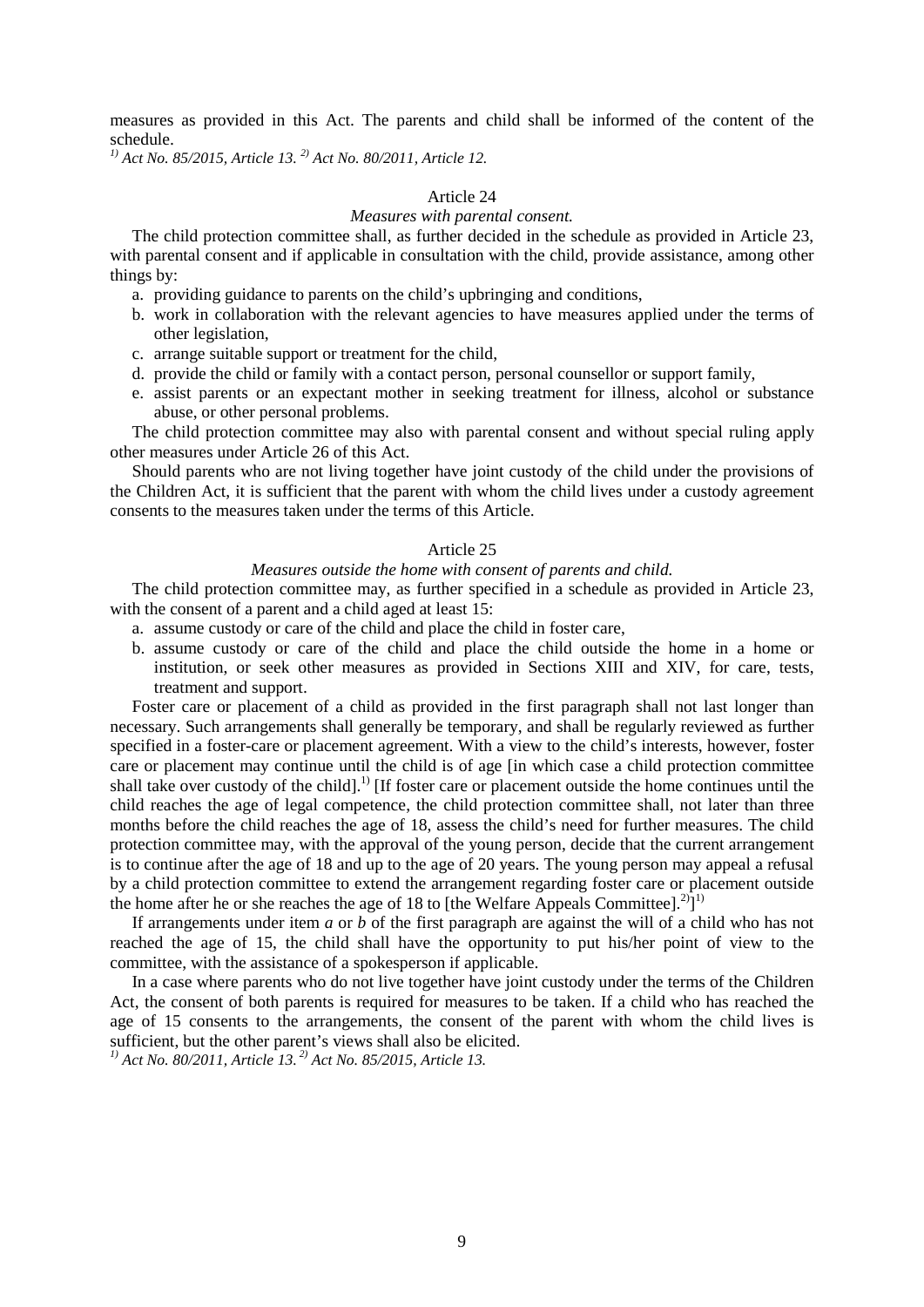## Article 26

## *Measures without parental consent.*

Should measures as provided in Articles 24 and 25 not have proved efficacious in the view of the child protection committee, or, if applicable, if the child protection committee has reached the conclusion that such measures are inadequate, the committee may, against the parents' will, by means of a ruling:

- a. order monitoring of the home,
- b. order measures regarding circumstances and care of the child, such as day-care, school attendance, medical service, tests, treatment or therapy,
- [c. determine that parties that are involved in matters concerning the child in question, and that are named in the second paragraph of Article 17 and Article 18, may be given information regarding the well-being of the child or the procedure of the case if this is considered necessary in view of the child's interests], $^{1)}$
- $[d.1]$ <sup>1)</sup> rule that a child may not be taken out of the country.

Arrangements under the first paragraph shall invariably be temporary, shall not continue longer than necessary at any time, and shall be reviewed at intervals of not more than six months.

[Parents may appeal rulings to [the Welfare Appeals Committee].<sup>2</sup>]<sup>1)</sup>

*1) Act No. 80/2011, Article 14. 2) Act No. 85/2015, Article 13.*

## Article 27

## *Child protection committee ruling on placement of a child outside the home.*

On the same conditions as those stated in Article 26, and if justified by compelling interests of the child, a child protection committee may by a ruling, against the will of parents or of a child aged at least 15:

- a. rule that a child shall remain where he/she is resident for up to two months,
- b. rule that a child shall be removed from the home for up to two months, and on necessary arrangements, such as the placement of the child in foster care or in a home or institution, or seek other measures under Sections XIII and XIV to ensure the child's safety, or in order that suitable tests on the child may be carried out, and necessary treatment and care may be provided.

Parents, or a child aged at least 15, may appeal the ruling of a child protection committee to a district court judge. Such an appeal must reach the judge within four weeks of the ruling being made. An appeal to the courts does not prevent the implementation of the child protection committee's ruling.

Court procedure is as provided in Section XI.

# Article 28

## *Court order on placement of a child outside the home.*

If a child protection committee deems necessary that an arrangement under items *a* and *b* of Article 27, last longer than provided there, the committee shall submit this matter to the district court. [A child may be placed outside the home by means of a court order for up to twelve months at a time, from and including the date on which the court order is delivered.] $<sup>1</sup>$ </sup>

[If an extension of placement outside the home under Article 27 or Article 28, or the deprivation of custody under Article 29, is requested before a placement period ends, the placement arrangement shall remain in force until the ruling or court judgement has been delivered.]<sup>1)</sup>

Court procedure shall be as provided in Section XI.

*1) Act No. 80/2011, Article 15.*

#### Article 29

#### *Loss of custody.*

A child protection committee may take court action for a parent or parents to be deprived of custody if the committee believes:

- a. that daily care, upbringing or relations between parents and child are grossly defective, taking account of the age and maturity of the child,
- b. that an ill child or child with disability is not ensured suitable treatment, therapy or teaching,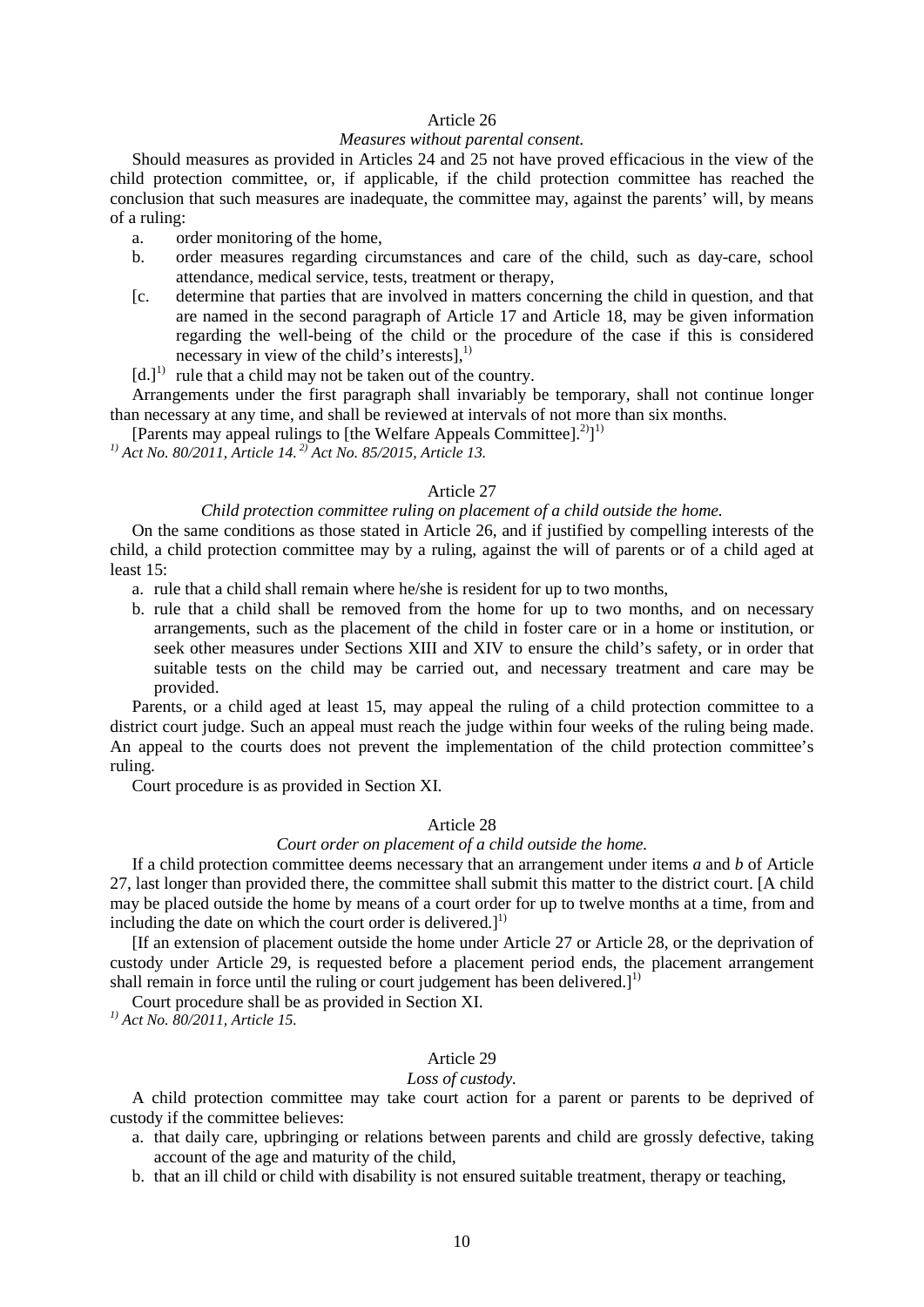- c. that the child is mistreated, sexually abused or is subject to gross mental or physical harassment or humiliation in the home,
- d. that it is certain that the child's physical or mental health or his/her maturity is at risk because the parents are clearly unfit to have custody, due for instance to drug use, mental instability or low intelligence, or that the behaviour of the parents is likely to cause the child serious harm.

Deprivation of custody shall only be requested if it is not possible to apply other and lesser measures for improvement, or if such measures have been tried without acceptable results.

With regard to court procedure under this Article, the provisions of Section X shall apply.

## Article 30

## *Child protection committee measures regarding expectant mothers.*

If an investigation by the a child protection committee reveals that an expectant mother is endangering the health or life of her unborn child by her way of life  $\dots$ <sup>1</sup> the committee shall apply the measures of this Act in consultation with the expectant mother, or if applicable, against her will, in consultation with her guardian if she is not of age, as relevant, and as may be deemed beneficial.

If a child protection committee believes that measures according to the first paragraph are not efficacious, the committee may take legal action to have the woman declared legally incompetent under the terms of the Majority Act, with the objective of having her cared for and treated in a suitable facility. Court procedure is subject to the provisions of the Majority Act. *1) Act No. 80/2011, Article 16.*

#### Article 31

## *Emergency measures.*

If urgent measures are required in a matter which falls within the ambit of the child protection committee, the chair of the committee, or a staff member on his/her behalf, may implement measures without the prior procedure stated in Section VIII.

[The child protection committee shall examine the matter without delay and deliver its ruling within 14 days, or decide on the institution of court proceedings under Article 28 or Article 29; if this is not done, the decision under the first paragraph shall cease to be valid.]<sup>1)</sup> Procedures under this paragraph are subject to the provisions of Section VIII.

Under the circumstances stated in the first paragraph, it is permissible, in spite of the provisions of the fourth paragraph of Article 43, to enter the home, if there is reason to believe that a child is in immediate danger.

*1) Act No. 80/2011, Article 17.*

#### Article 32

## *Appointment of a legal guardian.*

Should parents have waived custody or been deprived of custody, guardianship is assumed by the child protection committee for the time being. The child protection committee shall retain guardianship of the child until otherwise decided. The child protection committee may request that a legal guardian or financial trustee be appointed for the child, if it believes this to serve the interests of the child.

The child protection committee shall assume guardianship of a child if he/she is without a guardian for other reasons, and shall ensure in the same way that a legal guardian be appointed, *cf.* the first paragraph.

#### Article 33

#### *Guardianship of a child placed outside the home.*

When a child protection committee has undertaken care or custody of a child as authorised by this Act, a written plan shall be prepared on reliable care for the child. The plan shall specify the form of placement that is planned, and its duration, the objective of the placement, support for the child and others, and other important factors.

Efforts shall be made to achieve joint solutions for siblings, in keeping with their needs and interests.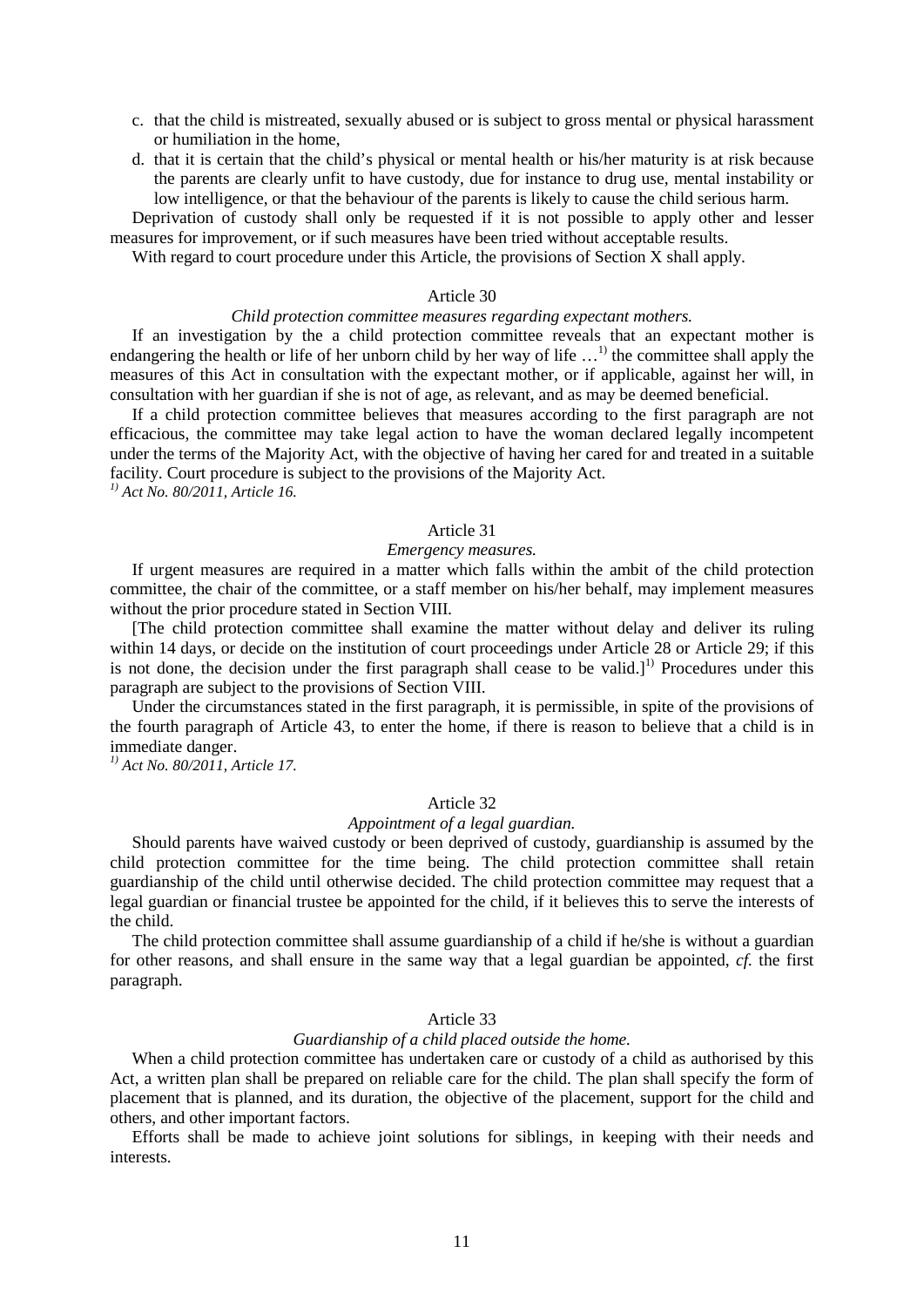Parents who have been deprived of custody of a child are not parties to cases regarding decisions on measures for the child, with the exception of matters of decision on contact.

[No appeal may be made to [the Welfare Appeals Committee]<sup>1)</sup> or to any other authority against the selection by a child protection committee of persons to take care of a child placed outside the home under Article 25 and Articles  $27-29$ ; *cf.*, however, Article 69 b.]<sup>2)</sup>

*1) Act No. 80/2011, Article 18. 2) Act No. 85/2015, Article 13.*

## Article 34

## *Review of arrangements.*

Should a parent, or a child aged at least 15, revoke his/her consent for temporary measures under Article 25, the child protection committee may make arrangements under Articles 26, 27, 28 or 29 if the conditions of those Articles are otherwise met.

Should a parent, or a child aged at least 15, have given consent for measures under Article 25, which are intended to continue until the child is of age, or if a parent has been deprived of custody under Article 29, the parent, or child aged at least 15, may [instigate court proceedings against the child protection committee, the custodial parent under Article 67 a or 67 b and the foster-parents],<sup>1)</sup> if applicable, for the agreement to be set aside, or for the court order on deprivation of custody to be quashed, and for the parent to be granted custody or care of the child once more.

An action under the second paragraph will only be approved if such a change is deemed justified due to changed circumstances, does not disrupt the stability of the child's upbringing, and takes account of the child's interests and needs. If a parent has been deprived of custody, legal action may only be taken if at least twelve months have passed since a final court order was last made.

The arrangements shall continue until a verdict is reached.

With regard to court procedure under this Article, the provisions of Section X shall apply. *1) Act No. 80/2011, Article 19.*

## **SECTION VII**

## **Other arrangements made by child protection committees.**

## Article 35

#### *Measures applied to those who work with children.*

If a child protection committee is informed that the conduct of a person who deals with children in his/her work is grossly deficient, the committee shall, if it deems justified, initiate investigation of the case in accordance with the provisions of Article 21. The person concerned, and his/her employer if applicable, shall be informed of the decision to investigate. The committee shall inform the person and his/her employer of the results of the investigation, and make proposals for improvements.

#### Article 36

#### *Information from penal records.*

[The Government Agency for Child Protection shall have the right of access to information from the Penal Registry regarding persons who have been sentenced for violations of Chapter XXII of the General Penal Code.]<sup>1)</sup> The Director of Public Prosecutions shall provide the Agency with copies of legal verdicts on request. The Government Agency for Child Protection may inform the relevant child protection committee if a person who is believed to constitute a considerable danger moves to the committee's district. If justified by compelling principles of child protection, the child protection committee may warn other parties, with the consent of the Government Agency for Child Protection.

[In all cases when staff are engaged in positions with the child protection authorities, or in homes or institutions covered by this Act, whether these are run privately or by the state or municipalities, statements from the Penal Registry and information from the Penal Register shall be obtained stating whether the person concerned has been sentenced for violations of Chapter XXII of the General Penal Code. Persons who have been sentenced for violations of Chapter XXII of the General Penal Code may not be engaged. If an applicant has been sentenced to punishment for other offences, an assessment shall be made of the implications of this regarding his/her suitability for the position in question, taking account *i.a.* of the nature of the work and the nature of the offence.]<sup>1)</sup>

…1)

*1) Act No. 80/2011, Article 20.*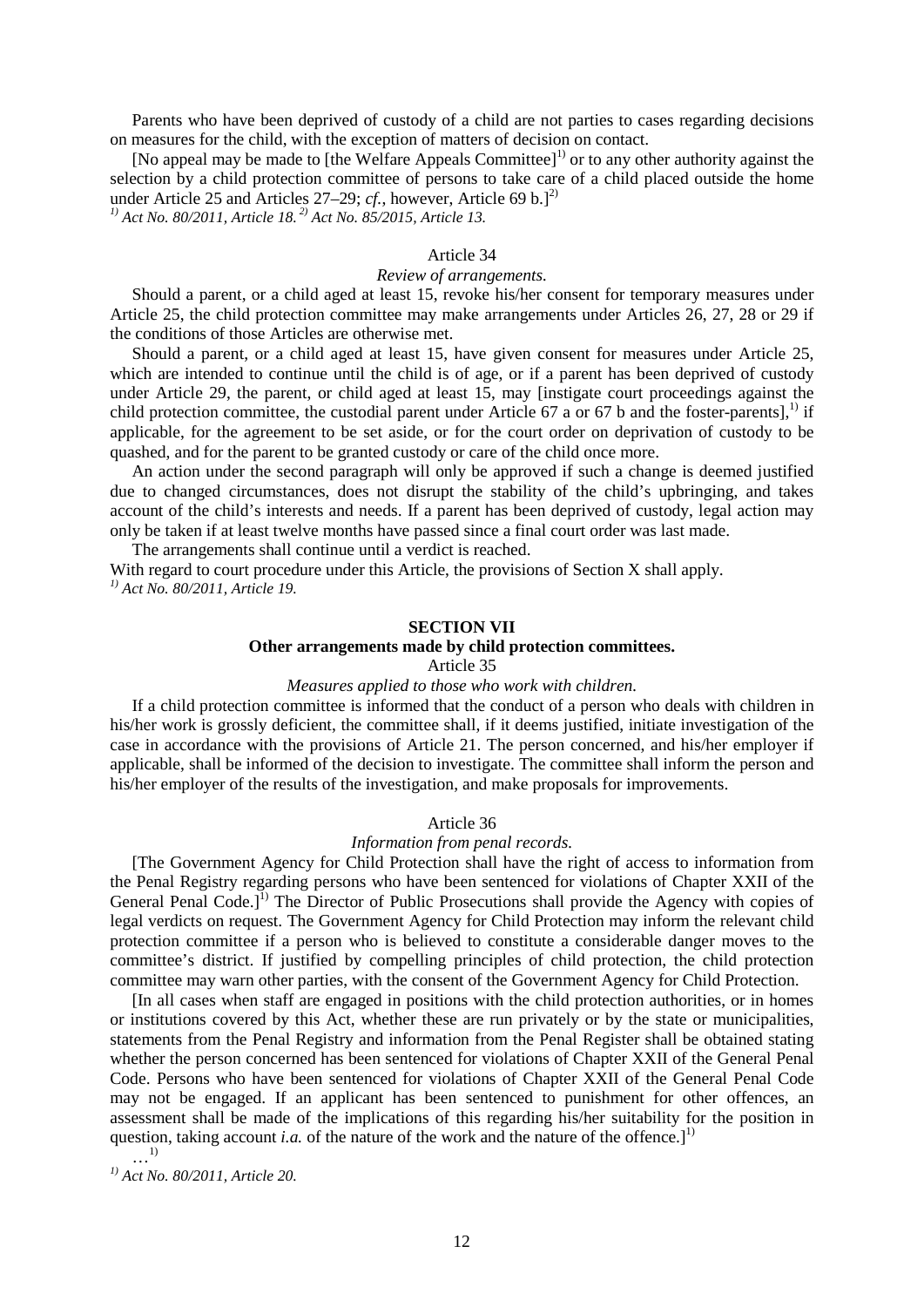## Article 37

#### *Expulsion of a person from the home and injunctions.*

If a child protection committee believes [that the health or life of an unborn child is being endangered or $\vec{J}^{(1)}$  that a child is at risk due to the behaviour or conduct of a person, such as violence, threats or menaces, or due to drug use or other actions, the committee may take court action for the person in question to be prohibited from being in a certain place or area, and from following, visiting or otherwise making contact with a child [or an expectant woman].<sup>1)</sup> By the same token a request may be made that a person be excluded from the home if the committee deems this necessary in the interests of the child [or expectant woman].<sup>1)</sup> With regard to procedure, the provisions in the Act on ...<sup>2)</sup> restraining order [and dismissal from the home]

<sup>1)</sup> Act No. 80/2011, Article 21. <sup>2)</sup> Act No. 88/2008, Article 234. <sup>3)</sup> Act No. 85/2011, Article 20.

## **SECTION VIII**

#### **Child protection committee procedure.**

Article 38

*Scope of Public Administration Act.*

Investigation of a child protection case and procedures of child protection committees are subject to the provisions of the Public Administration Act, with those exceptions specified in this Act. These rules of procedure also apply, as relevant, when a child protection committee prepares and decides to take court action in order to apply those measures provided in Articles 28, 29 and 37 of this Act.

The Minister shall in regulations<sup>1)</sup> make further provisions on procedures of child protection committees, such as notifications, preparation of schedules and supportive measures, upon receipt of proposals from the Government Agency for Child Protection.

*1) Regulation No. 56/2004, cf. No. 652/2004.*

# Article 39

## *Records of cases.*

Child protection committees must keep systematic records of all cases with which they deal. All documents shall be securely stored.

#### Article 40

#### *Duty to provide guidance.*

A child protection committee shall provide guidance to parents, child and others as relevant on the procedure of child protection cases, and on their rights and obligations under these rules of procedure and laws of public administration, such as right to legal counsel, means of appeal, etc.

## Article 41

## *Rules of investigation, speedy process, etc.*

A child protection committee shall ensure that a case has been sufficiently investigated before a decision is made in the case.

The child protection committee's investigation shall not be more extensive than necessary, and it shall be as speedy as possible. A decision on application of suitable measures shall generally be made within three months, and not more than four months, of the decision to initiate an investigation.

#### Article 42

#### *Records of information.*

A child protection committee must keep records of information on the case given verbally, if the committee believes this could be important to the case, and if this information does not appear elsewhere in the records.

## Article 43

#### *Investigative powers.*

Efforts shall be made to carry out investigations in consultation and collaboration with parents.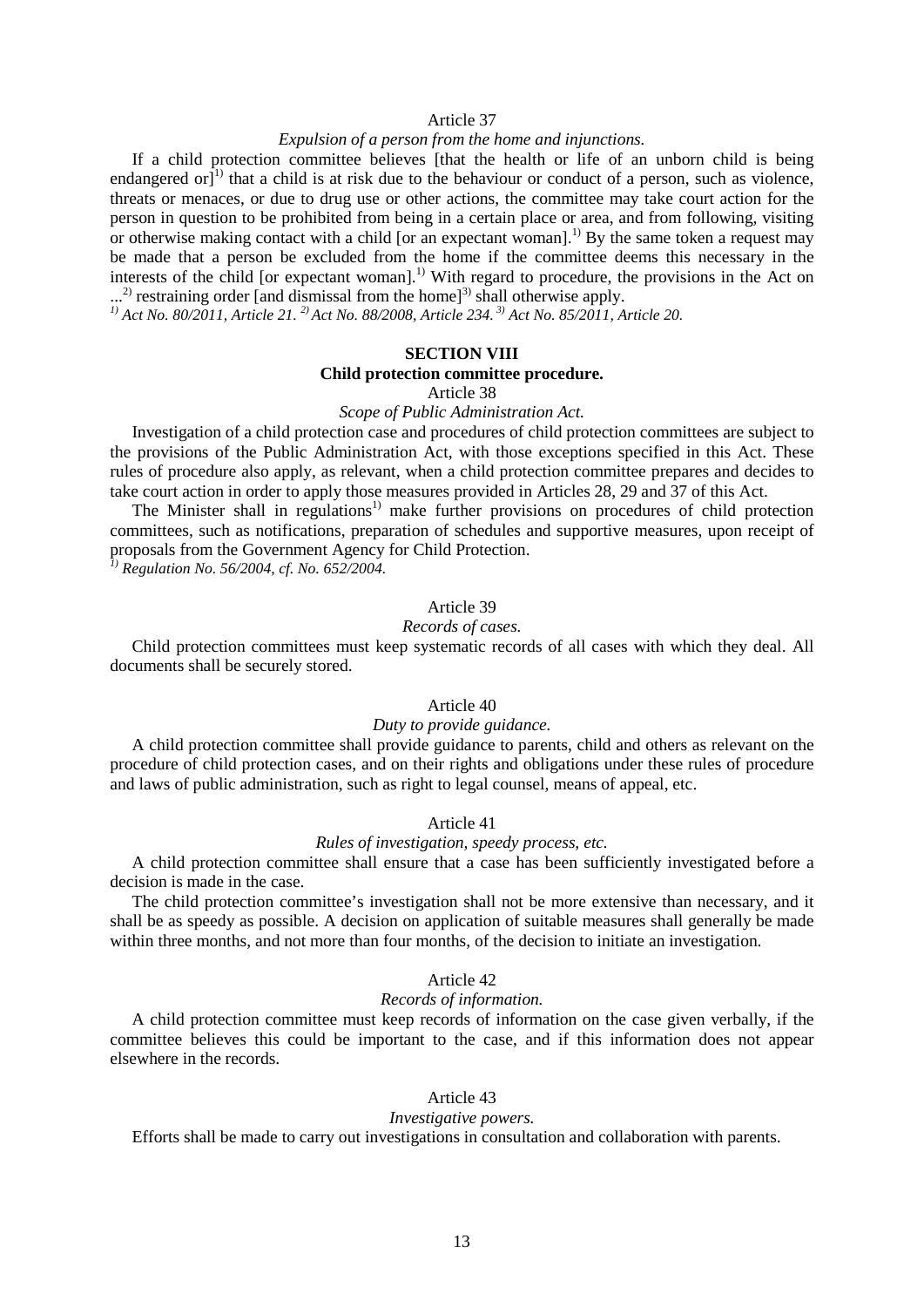Parents, or those with whom the child resides, must provide their assistance so that investigation of a case may proceed smoothly, and the child protection committee shall treat the parties involved with the utmost tact.

In investigation of a child's circumstances, the child protection committee may question parents or guardians of a child and others who may be able to provide relevant information.

A child protection committee or its staff may only enter a child's home to investigate his/her circumstances with the consent of a parent or guardian, or on the basis of a court order.

A child protection committee or its staff may enter a place other than the child's home, such as a day-care facility, pre-school, school, youth centre or emergency refuge, in order to speak with the child, in private if necessary, to observe the child's conduct or in order to make an examination of the child. Parents shall generally be consulted if a child under 12 years of age is to be interviewed or examined. If demonstrably required by the interests of the investigation, a child may be interviewed and his/her conduct observed without the knowledge or consent of the parents or guardians, but they shall be informed as soon as possible that the investigation has taken place.

## Article 44

## *Obligation to provide information to child protection committees.*

All health and medical agencies, including self-employed health workers, specialists providing social service, psychiatric facilities, treatment facilities and institutions for drug and alcohol addiction, and agencies providing social services or assistance, must, after a child protection committee has decided to investigate a case, provide the committee, free of charge, with [information and copies of necessary materials regarding the health of the child, its parents and other persons in the home],<sup>1)</sup> including information on their condition and prognosis, as well as other information that the committee believes may be important in resolving the case.

By the same token, all institutions and other places where a child has stayed or regularly visits, such as schools, day-care centres and social centres for children and adolescents, must provide the committee with information it believes may be important in resolving the case.

The police and the State Penal Registry shall by the same token provide the committee with [information and copies of necessary materials in their possession regarding the health of the child, its parents and other persons in the home which may be of significance to the case].<sup>1)</sup>

Information under this Article shall be provided as quickly as possible and not later than 14 days after receipt of the request.

The obligation to provide information under this Article takes precedence over provisions in law or codes of ethics regarding confidentiality for specific professions. *1) Act No. 80/2011, Article 22.*

## Article 45

## *Right to information and access to documents of a case.*

The child protection committee shall, allowing sufficient time, provide the parties to the case with all documents relating to the case, which may be considered in its resolution, provided that they guarantee confidentiality.

The child protection committee can, by a ruling based on substantiated reasons, limit access to certain documents if it believes that it could be harmful to the interests of the child and his/her relationship with the parents or others. The committee may also rule that parties to the case and their legal counsel may examine documents and other evidence, without receiving the documents or photocopies of them.

## Article 46

## *Rights of the child in procedure.*

A child who has reached the age of 15 is a party to a child protection case under the terms of Articles 25 and 27, the second paragraph of Article 34, and Articles 74 and 81. With regard to the child's position in child protection cases that go to court, the terms of Sections X and XI shall apply.

A child shall be given the opportunity of expressing his/her views in cases affecting him/her, in accordance with the child's age and maturity, and the child's views shall be fairly taken into account in resolution of the case.  $\dots$ <sup>1)</sup>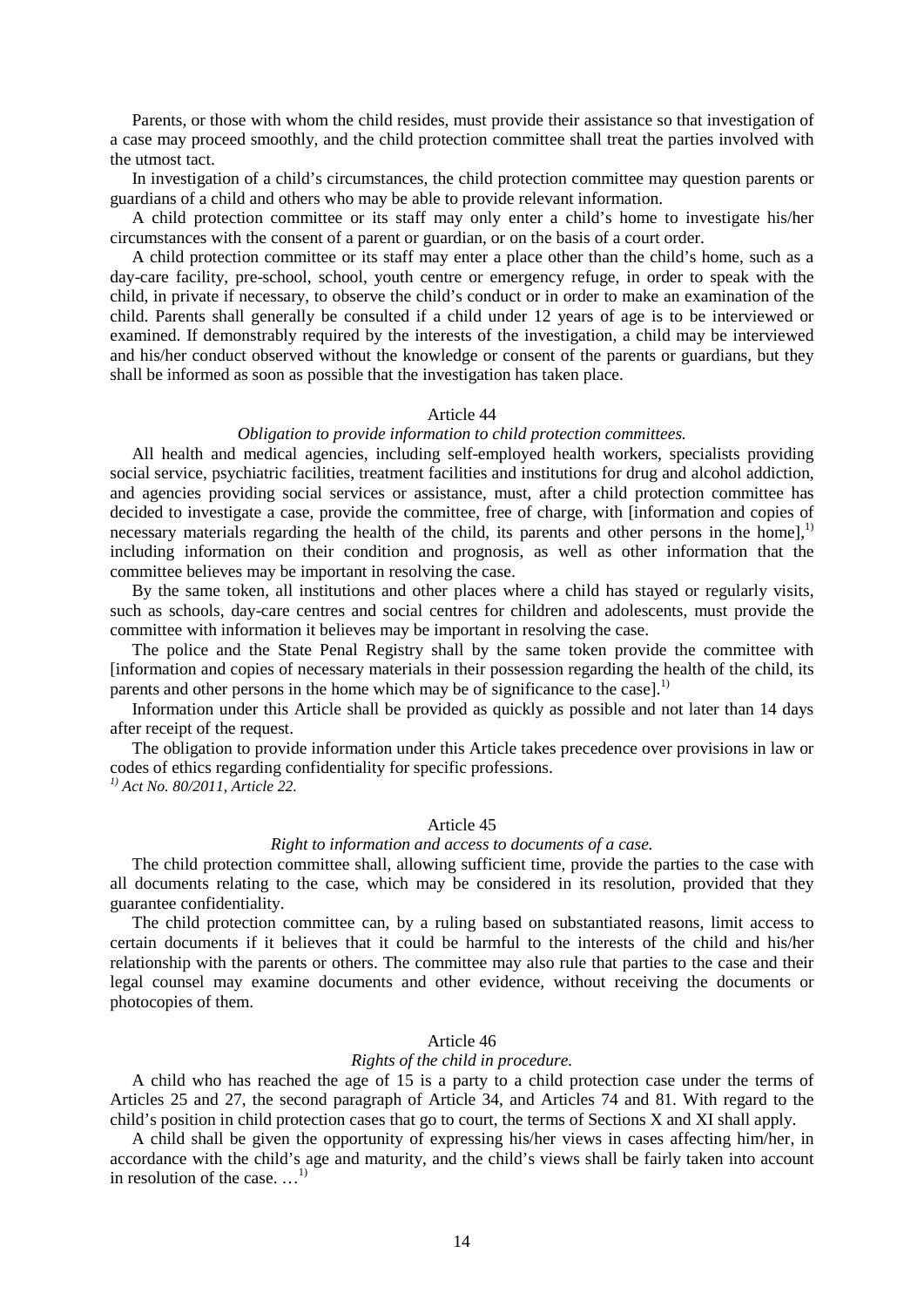When a child protection committee has decided to initiate investigation of a case, [a decision must be made on]<sup>1)</sup> whether it is necessary to appoint a spokesperson for the child. [A spokesperson shall generally be appointed before measures under Articles 25, 27 or 28 are taken and before a demand is presented for the deprivation of custody under Article 29 unless the child receives the assistance of a lawyer,  $cf.$  the second paragraph of Article 47.<sup> $]$ 1</sup> The Minister shall define in more detail the qualifications and role of a child's spokesperson in child protection cases, by regulations, $^{2}$  on receipt of proposals from the Government Agency for Child Protection.

*1) Act No. 80/2011, Article 23. 2) Regulation No. 56/2004.*

## Article 47

## *Right of response.*

The parties to a child protection case shall have the opportunity to express their views, verbally or in writing, including with legal counsel, on the content of the case, and other factors relating to procedure, before the child protection committee makes its ruling.

The child protection committee shall make grants of money to parents, and a child who is a party to the case, to pay for legal counsel under the first paragraph and in connection with appeals to [the Welfare Appeals Committee $1^{\prime}$ , under rules to be issued by the committee. The rules shall take account of the financial position of the parents, and the nature and extent of the case. *1) Act No. 85/2015, Article 13.*

#### Article 48

#### *Consent of parents and child.*

The consent of parents and child under Article 25 shall be in writing and signed in the presence of two ...<sup>1)</sup> witnesses who affirm that the nature and legal implications of the consent have been fully explained to the parents and child.

*1) Act No. 80/2011, Article 24.*

#### Article 49

#### *Quorum and form of rulings.*

A child protection committee constitutes a quorum if fully half the committee members are present, provided the chair or vice-chair is present. If a committee member cannot attend a meeting, the chair shall call in an alternate in his/her place.

A ruling shall be made by at least four committee members. A ruling shall be in writing and give substantiated arguments. The facts of the case shall be stated, and the premises and conclusions shall be stated. Notification of the ruling shall be by registered letter or other equally reliable means, and the parties shall be informed of their rights to appeal the ruling of the child protection committee to [the Welfare Appeals Committee],<sup>1)</sup> or to take court action regarding the committee's decision if relevant, and upon deadlines for appeals.

*1) Act No. 85/2015, Article 13.*

#### Article 50

#### *Enforcement of decisions.*

A child protection committee shall, in enforcement and implementation of its decisions and those of [the Welfare Appeals Committee]<sup>1)</sup> and the courts, show the parties in the case the utmost consideration and tact, and safeguard at all times the interests of the child involved.

If the parties refuse to comply with the lawful decisions of a child protection committee, [the Welfare Appeals Committee]<sup>1)</sup> or the courts, the police shall provide assistance in enforcement of the decision.

A representative of the child protection committee shall, however, always be present if measures under the second paragraph have to be undertaken.

The Government Agency for Child Protection may order that a decision by child protection authorities in another country shall be enforced in Iceland.

*1) Act No. 85/2015, Article 13.*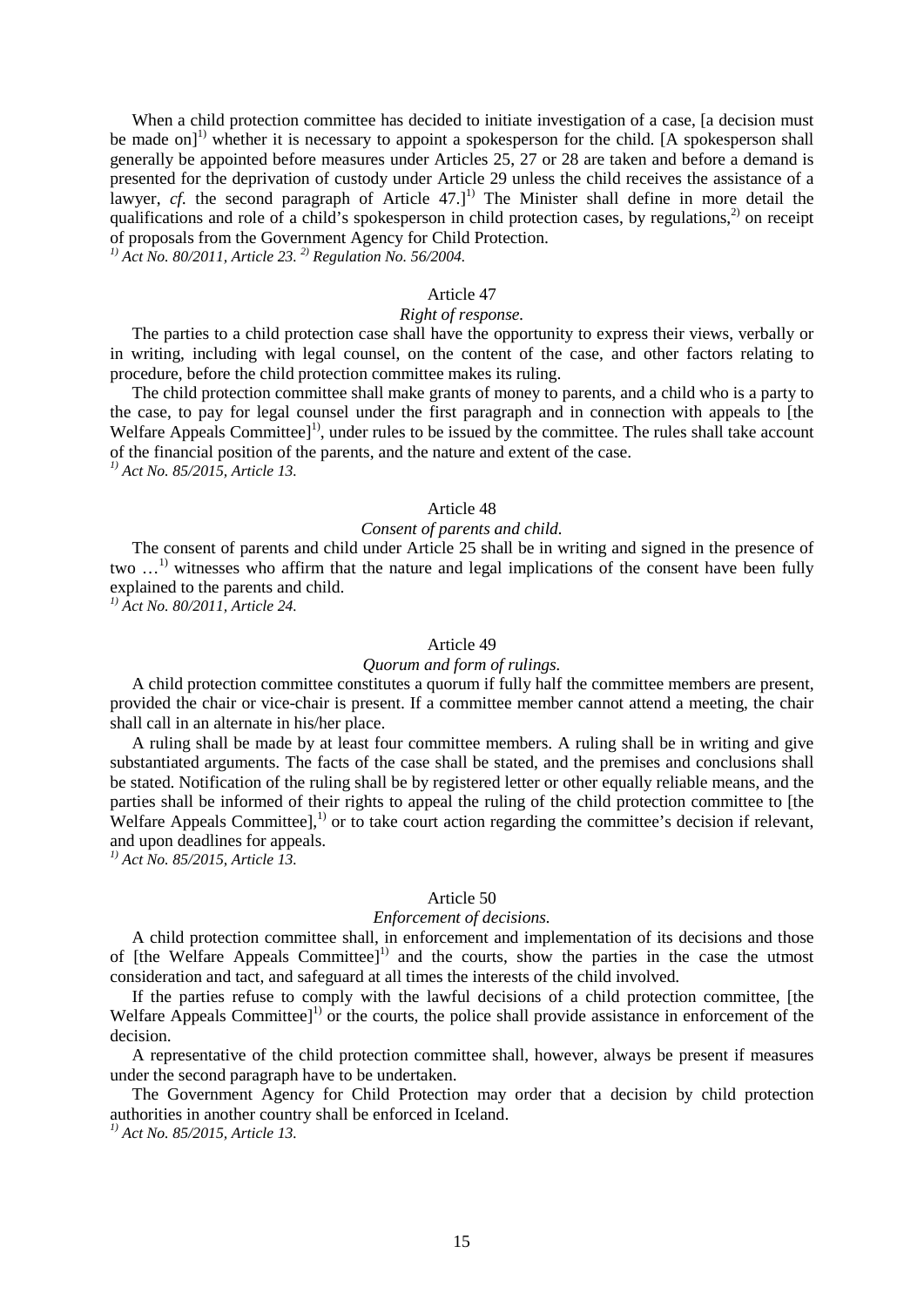# **SECTION IX**

# **[Procedure in child protection before the Welfare Appeals Committee.] 1)**

*1) Act No. 85/2015, Article 13.*

# Article 51

# *Appeal.*

[The parties to a child protection case may appeal rulings or decisions under the first paragraph of Article 6 to [the Welfare Appeals Committee]<sup>1)</sup> within four weeks of the date when the party concerned was informed of the ruling or decision.

[The Appeals Committee]<sup>1)</sup> may determine that the chairman of the Committee is to handle the matter alone and deliver a ruling if the case is not seen as pertaining to important interests of the child.

 $[The$  Appeals Committee]<sup>1)</sup> shall examine and resolve cases within two weeks of receiving the appeal. [The Appeals Committee]<sup>1)</sup> shall deliver rulings in cases as soon as possible, and not later than three months after an appeal against a ruling by a child protection committee is submitted to the Committee.

[The Welfare Appeals Committee]<sup>1)</sup> may re-assess both the legal aspects of the case and the evidence. The Committee may either confirm the conclusion of a ruling or set it aside, partially or in its entirety. [The Appeals Committee]<sup>1)</sup> may also refer the matter to the child protection committee for a re-examination.] $^{2)}$ 

*1) Act No. 85/2015, Article 13. 2) Act No. 80/2011, Article 25.*

#### Article 52

# *[Procedure in child protection cases before the Welfare Appeals Committee.] 1)*

The provisions of Section VIII apply to procedures of [the Welfare Appeals Committee]<sup>1)</sup>, as relevant.

A child protection committee is a party to the case submitted to [the Appeals Committee].<sup>1)</sup> The case shall generally be presented in writing, but [the Appeals Committee]<sup>1)</sup> may call parties in to give verbal testimony, and may decide that the case shall be argued verbally.

 $[The Appeals Committee]$ <sup>1)</sup> shall generally base its ruling on existing evidence in the case. The Committee may, however, if it believes there is good reason to do so, require parties to acquire further specified evidence, such as reports by experts. [The Appeals Committee] $<sup>1</sup>$  has a right to written</sup> information from the State Penal Registry on the parties to the case. [The Appeals Committee]<sup>1)</sup> shall rule on who is to meet the costs of gathering evidence, including expert opinions.

An appeal to [the Welfare Appeals Committee]<sup>1)</sup> does not postpone the implementation of the child protection committee's ruling. Under special circumstances [the Appeals Committee] $\mu$ ] may, however, decide, at the request of parties in the case, to postpone implementation until the Committee has ruled. *1) Act No. 85/2015, Article 13.*

## **SECTION X**

# **Procedures in court proceedings under Article 29 and the second paragraph of Article 34.**

Article 53

## *Scope of Act on Procedures in Civil Cases.*

With regard to procedures in court cases under the provisions of this Section, the provisions of the Act on Procedures in Civil Cases shall apply, with exceptions as stated in this Act.

# [Article 53 a

## *Jurisdiction.*

Court proceedings under this Act may be instituted in Iceland if:

- a. a party is domiciled in Iceland,
- b. the child is domiciled in Iceland or
- c. the child is resident or is located in Iceland and it is considered necessary to seek the assistance of a court in order to guarantee its safety.] $<sup>1</sup>$ </sup>

*1) Act No. 80/2011, Article 26.*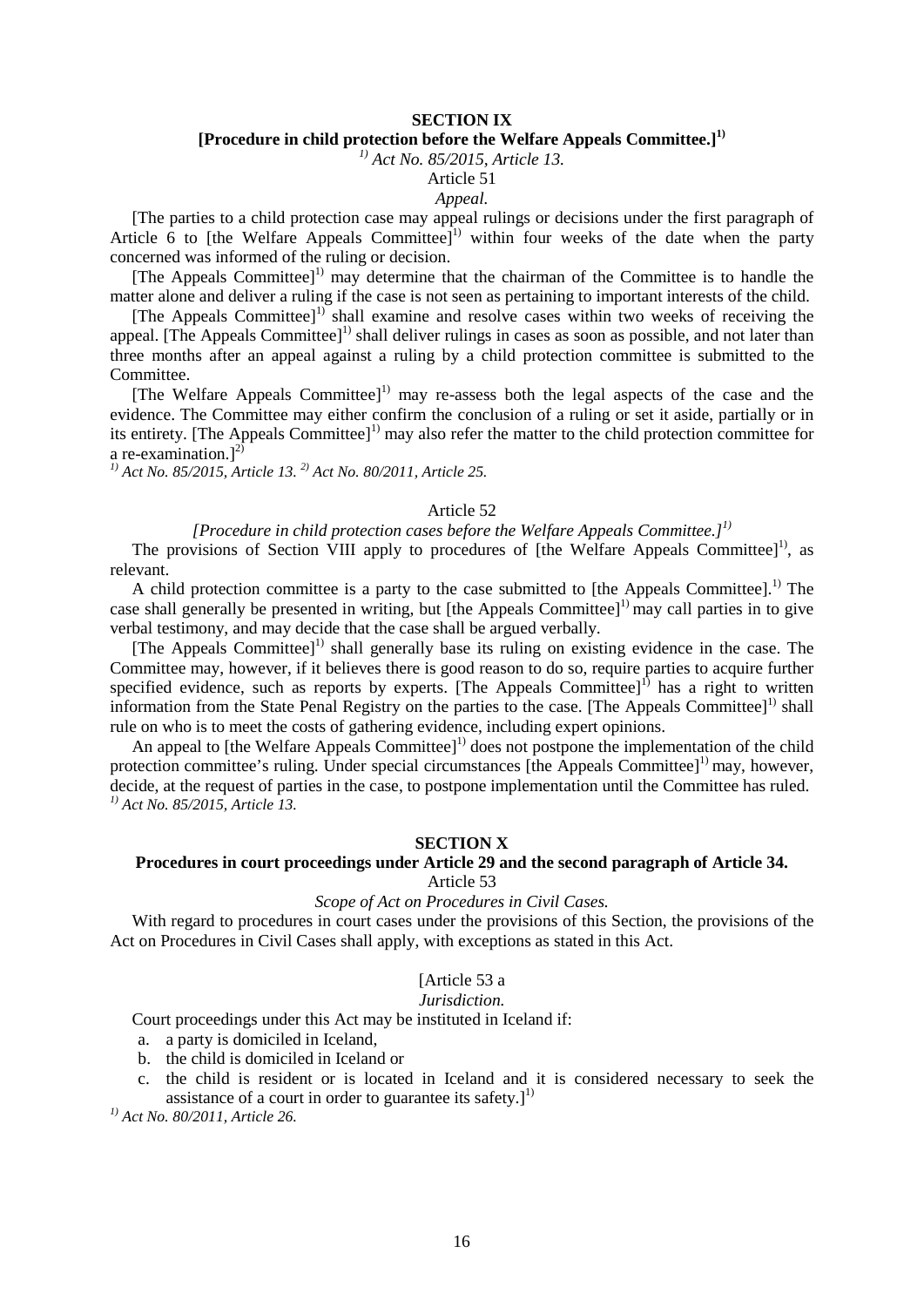## [Article 53 b]

## *Priority attention.*

Cases under the provisions of this Section shall receive priority attention in accordance with Section XIX of the Code of Civil Procedure.]<sup>1)</sup>

*1) Act No. 80/2011, Article 26.*

## Article 54

# *[Expert co-judges and court procedure.] 1)*

[In cases under the provisions of this Section, expert co-judges shall be called to adjudicate except in the case of judgements delivered *in absentia* or where cases are dismissed due to evident inadequacies.]<sup>1)</sup>

The court proceedings shall be held *in camera*.

…1) *1) Act No. 80/2011, Article 27.*

## Article 55

#### *Child's participation in a case.*

A child who has reached the age of 15 shall be informed of the legal action being taken, and given the opportunity to safeguard his/her rights. The child may become a formal party to the case by means of a writ of intervention.

When a spokesperson has been appointed for a child, the spokesperson shall be given the opportunity to be present during the proceedings if a defence is being offered. [Children shall be given the opportunity to express themselves regarding cases in accordance with their age and maturity. $J<sup>1</sup>$  $\ldots$ <sup>[1]</sup>

*1) Act No. 80/2011, Article 28.*

## Article 56

#### *Proof and evidence.*

Before a child protection committee takes legal action to deprive parents of custody as provided in Article 29, it must ensure that the case has been fully investigated.

A judge may require the child protection committee to gather further specified evidence, such as assessments of parents or child. The judge may also require the parents or foster-parents to gather further specified evidence. A judge may decide that costs pertaining to the provision of evidence under item *2* shall be met by the Treasury.

#### Article 57

#### *Complaints.*

The parties may submit new complaints and new responses until the case is taken to adjudication.

## Article 58

## *Anonymity etc.*

It is forbidden to disclose the content of the proceedings in any way without the permission of the judge. Violation of this provision entails a fine.

Before copies of court records and records of verdicts are handed over, the names of all the parties to the case, and other information which might indicate the identity of the parties or the child, and other information which should be kept confidential with regard to public or private interests, shall be erased.

#### Article 59

## *Effects of an appeal.*

An appeal does not entail postponement of the legal consequences of the ruling, unless a district court judge has so ruled in a court order.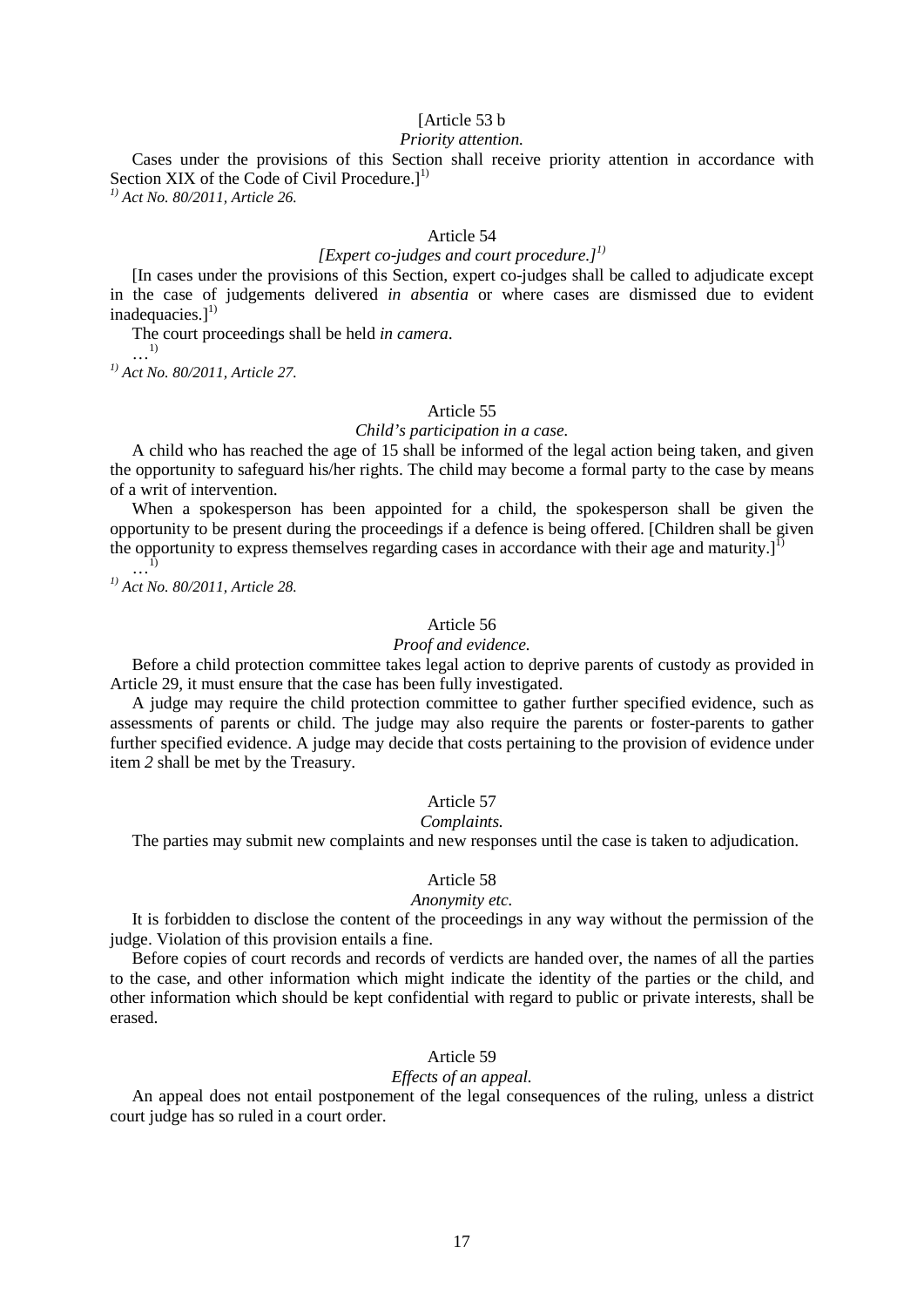#### Article 60

#### *Free process.*

Parents, foster-parents and a child who becomes party to a case as provided in Article 55 shall be granted legal proceedings without cost to themselves in district court and in the Supreme Court.

If legal action is taken under Article 34 for a re-assessment of a prior court verdict, see the third paragraph of Article 34, the rights of the parties to legal proceedings without cost to themselves shall be in accordance with the general guidelines.

#### **SECTION XI**

## **Procedures in court proceedings under Articles 27 and 28.**

# Article 61

## *Scope of Act on Procedures in Civil Cases etc.*

With regard to procedures in cases under this Section, the provisions of the Act on Procedures in Civil Cases and the provisions of Section X of this Act shall apply as relevant, and in so far as exceptions are not stated in the provisions of this Section. [Article 53 b and the first paragraph of Article 54 shall not apply to procedure in cases covered by this Section.]<sup>1)</sup>

*1) Act No. 80/2011, Article 29.*

## Article 62

## *Parties and demands.*

In cases under this section, the plaintiff is the child protection committee if a verdict is sought in the district court, while the defendants are the parents, and a child who has reached the age of 15.  $\dots$ <sup>1)</sup>

[When parents, or a child, seek the resolution of the case, they shall be regarded as plaintiffs and the child protection committee as the defendant. When the child protection committee is regarded as the defendant, an independent request for a ruling under Article 28 may be made in the deposition to the court.

A judge may decide to combine cases that are heard at the same time under Sections X and XI.]<sup>1)</sup> *1) Act No. 80/2011, Article 30.*

## Article 63

#### *Court proceedings, evidence, etc.*

When a case has been submitted to a district court judge as provided in Article 62, the judge shall decide [within a week]<sup>1)</sup> when and where the proceedings are to take place, and inform the parties of this by provable means.

When a case is first brought to court, the child protection committee shall submit certified copies of all documents on which the decision is based, including its ruling and copies from the minutes book of the committee. The defendant shall then be granted [a deadline, which shall generally be not more than two weeks], $^{1)}$  to submit a statement and gather evidence. [In special circumstances, the judge may grant longer deadlines for the gathering of evidence, but shall resume the examination of the case as soon as possible thereafter.] $^{1)}$ 

If the plaintiff fails to appear, the case shall be dismissed. If the defendant fails to appear, a verdict shall be given in the case. Should the defendant have submitted a statement before the failure to appear, the plaintiff shall be given the opportunity to make brief written replies to the arguments of the defendant before a verdict is given.

Assessments shall not be made in cases under this Section.

When the gathering of evidence has been completed in a case in which a defence is offered, the proceedings in the case shall be verbal [and shall generally be held within two weeks].<sup>1)</sup>

The judge shall as soon as possible give a verdict in the case, and not later than one week after the case was taken for adjudication.

*1) Act No. 80/2011, Article 31.*

## [Article 63 a

#### *Rights of the child in the procedure.*

A child who is party to a case under the provisions of this Section shall have all the rights appurtenant to being a party.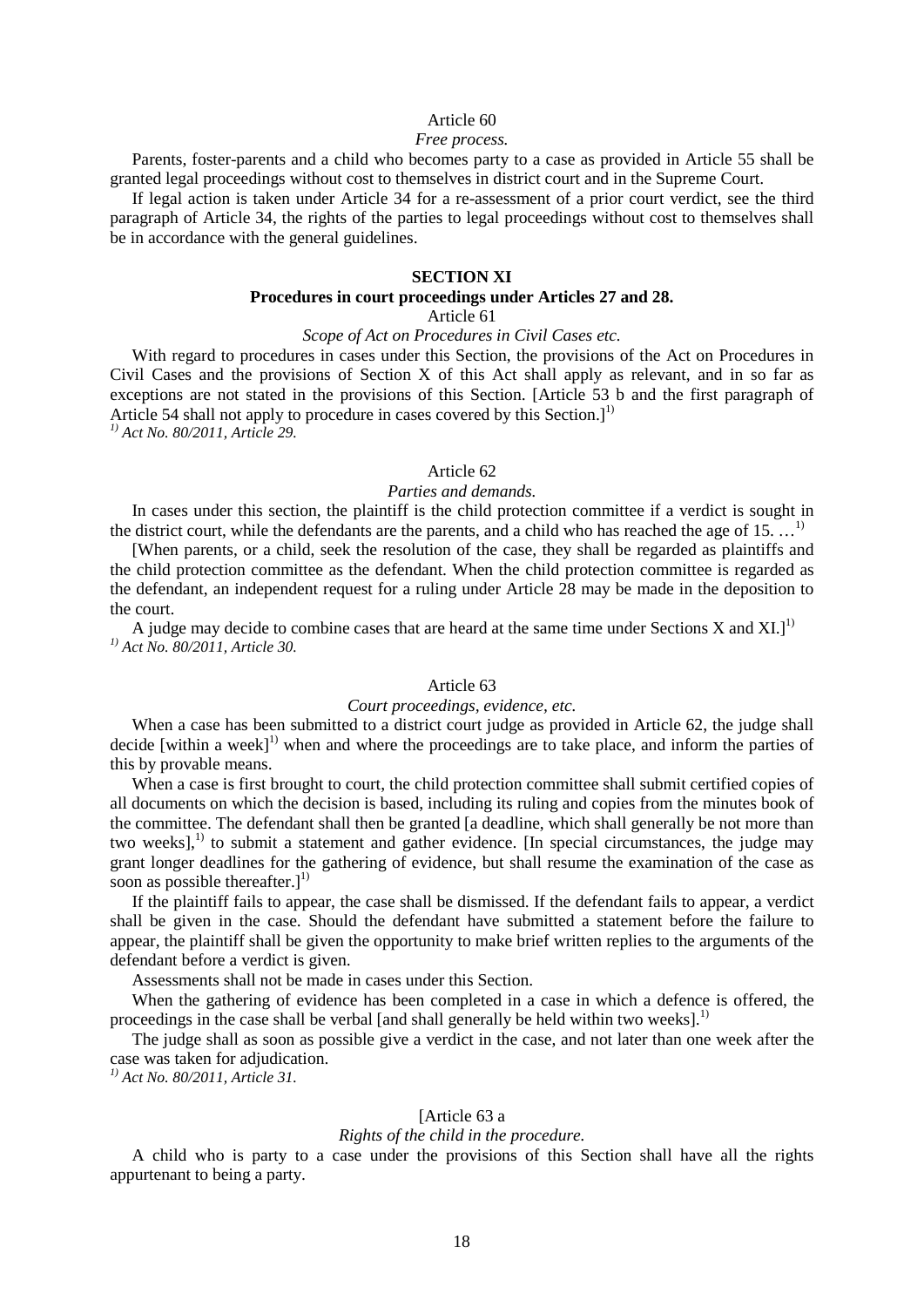A child who is not party to the case shall be given an opportunity to express himself/herself concerning the case in accordance with his/her age and maturity, except where the judge considers the child's position to be sufficiently clear in the evidence in the case.]<sup>1)</sup>

*1) Act No. 80/2011, Article 32.*

## Article 64

## *Appeals.*

The verdict of a district court judge under this Section may be appealed to the Supreme Court. With regard to the deadline for appeals, the appeal itself and procedures in district court and the Supreme Court, the same rules apply as in appeals in a general civil case.

An appeal does not entail postponement of implementation of a verdict, unless a district court judge has so ordered.

# **SECTION XII**

# **Placement of children in foster care.**

#### Article 65 *Foster care.*

[For the purpose of this Act, the term "foster care" refers to a situation in which a child protection committee entrusts special foster parents with the care of a child for at least three months where it has been established that:

- a. the child's parents have relinquished custody or care rights and approved the placement of the child in foster care,
- b. a ruling has been delivered authorising the placement of the child in foster care outside the home when the approval of the parents, and the child, as appropriate, has not been given,
- c. the parents have been deprived of custody by a court judgement,
- d. the child is without custodial care due to the death of the guardian or
- e. the child, who has come to Iceland without its guardians, is under the care of a child protection committee or receives asylum or a temporary residence permit in Iceland.]<sup>1)</sup>

Foster care may be of two kinds, permanent or temporary. "Permanent foster care" entails that the arrangement continues until duties of guardianship cease under the law. The foster parents generally undertake the duties of guardianship unless some other arrangement is deemed to serve better the needs and interests of the child in the judgement of the child protection committee. A contract on permanent foster care shall not generally be concluded until after a trial period which shall not exceed one year. ["Temporary foster care" entails that the arrangement lasts for a limited time when it can be expected that the situation may be improved so that the child will be able to return to its parents without substantial disruption of its personal circumstances, or when another remedial measure is expected to be available within a limited time. Temporary foster care shall not last for a total of more than two years save in absolutely exceptional cases when it serves the interests of the child.]<sup>1)</sup>

The objective of foster care under the first paragraph is to ensure a child upbringing and care within a family, in keeping with his/her needs. Good conditions shall be ensured for the child with foster parents, and they shall treat the child with care and consideration, and seek to promote the child's mental and physical development. The rights and obligations of foster parents shall be further specified in a foster-care agreement.

If a child placed in foster care has serious behavioural problems due to psychological, emotional and other difficulties of comparable nature, it is also permissible to order special care and therapy in the foster home, instead of placing the child in an institution.

*1) Act No. 80/2011, Article 33.*

#### Article 66

#### *Licensing.*

Those who wish to provide foster care to a child shall apply to the Government Agency for Child Protection. The child protection committee in the applicants' home district shall make a report on their fitness to provide foster care for a child, according to further rules to be issued in regulations.

The Government Agency for Child Protection grants licences to provide foster care for children. [The Government Agency for Child Protection shall provide prospective and functioning foster parents with education, general guidelines and other general professional support.]<sup>1)</sup>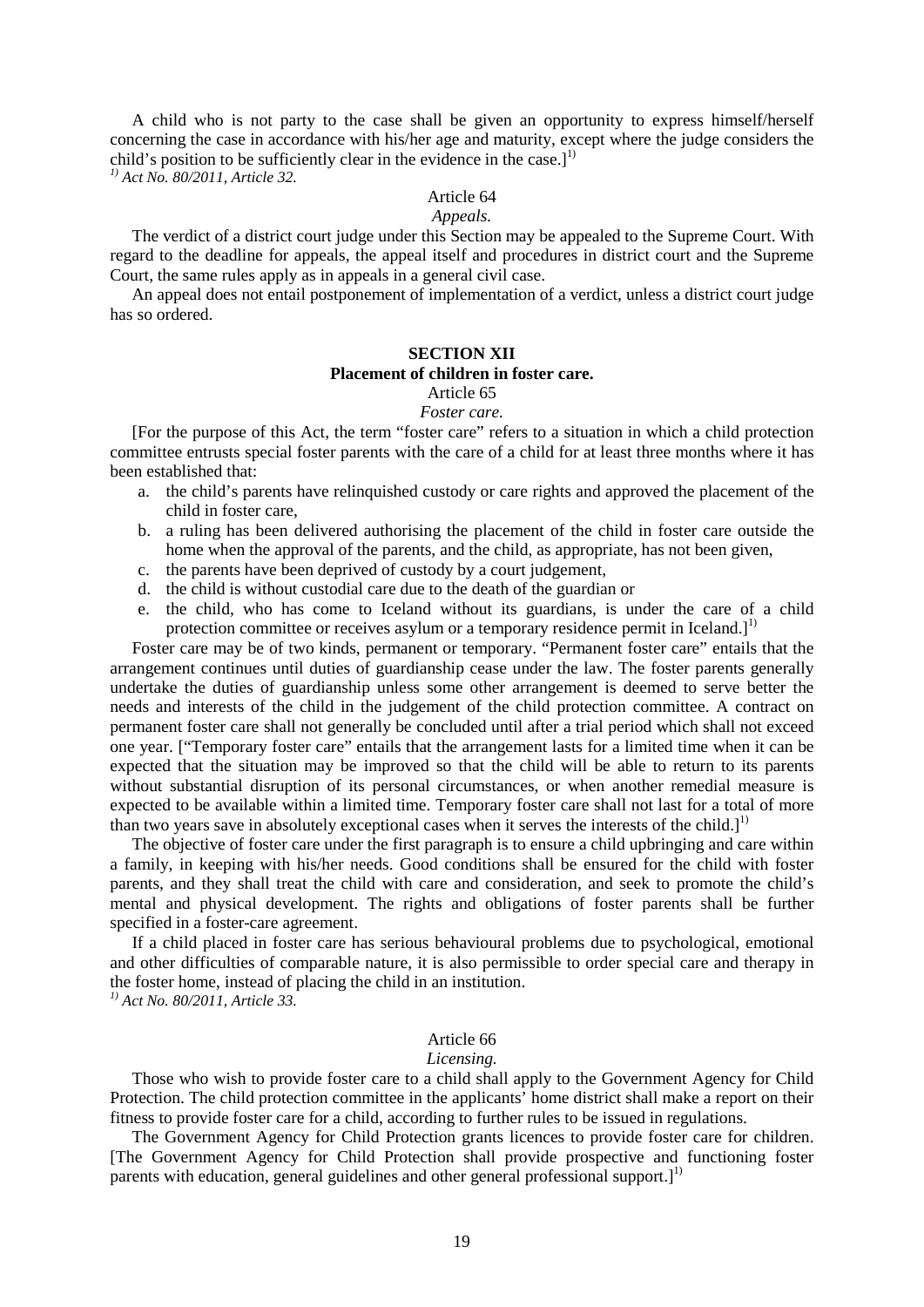[The Minister]<sup>2)</sup> shall issue regulations,<sup>3)</sup> on receipt of proposals from the Government Agency for Child Protection, on standards of fitness to provide foster care.

*1) Act No. 80/2011, Article 34. 2) Act No. 162/2010, Article 24. 3) Regulation No. 804/2004.*

## Article 67

# *Selection of foster parents.*

The Government Agency for Child Protection shall assist child protection committees in providing fit foster parents. For this purpose, the Government Agency for Child Protection shall maintain a register of those who are licensed to provide foster care.

A child protection committee which places a child in foster care shall send an application for a foster home to the Government Agency for Child Protection, and select foster parents from those who are on the register under the first paragraph, in consultation with the Agency. A child protection committee must select foster parents with care, taking account of the needs and interests of the child in question.  $\ldots$ <sup>1)</sup> In selection of foster parents, the aim shall be to ensure stability in the child's life, and to minimise disruption. Efforts shall always be made to keep siblings together in the same foster home, unless special circumstances make this impossible.

Should a child protection committee also believe that a child requires special care and therapy as provided in the fourth paragraph of Article 65, this shall be stated in the foster-care agreement. If part of the cost of such additional services is to met from government funds, see Article 88, such provisions in a foster-care agreement are subject to the approval of the Government Agency for Child Protection. The Government Agency for Child Protection shall also select foster parents in such circumstances, in collaboration with the child protection committee.

*1) Act No. 80/2011, Article 35.*

## [Article 67 a

## *Legal status of non-custodial parents.*

If a parent exercising sole custody of a child relinquishes the right to provide care or exercise custody under Article 25, or if a ruling is delivered providing for the temporary placement of a child outside the home under Article 27 or Article 28, or a deprivation of custody takes place under Article 29, the child protection committee shall examine the grounds for entrusting the child to the other parent.

If it is considered in the child's best interests that the other parent take over care of the child while this temporary measure is in force, the same rules shall apply, as appropriate, as for temporary foster care.

If it is considered in the best interests of the child, the child protection committee may assign custody to the other parent. In such cases, the child protection committee shall assess the parent's competence and make a written agreement on a changed custody arrangement. The rights of the child shall be as provided for in Article 70.

In all cases, the child protection committee shall obtain the opinion of the non-custodial parent before a child is placed in foster care.]<sup>1)</sup>

*1) Act No. 80/2011, Article 36.* 

#### [Article 67 b

## *Legal status of the parent with whom the child does not reside in cases of joint custody.*

If the parent with whom the child resides when both parents have joint custody relinquishes his or her right to care for the child under Article 25, or if a ruling is delivered providing for the temporary placement of a child outside the home under Article 27 or Article 28, the child protection committee shall examine the grounds for entrusting the child to the care of the other parent.

If it is considered in the child's best interests that the other parent take over the care of the child while this temporary measure is in force, the child protection committee shall assess the parent's competence and make a written agreement on the care of the child. If the child protection committee considers the child's best interests to be served by having other parties take over the care of the child, the other parent, who has applied for care of the child, may appeal a refusal to [the Welfare Appeals Committee].<sup>1)</sup>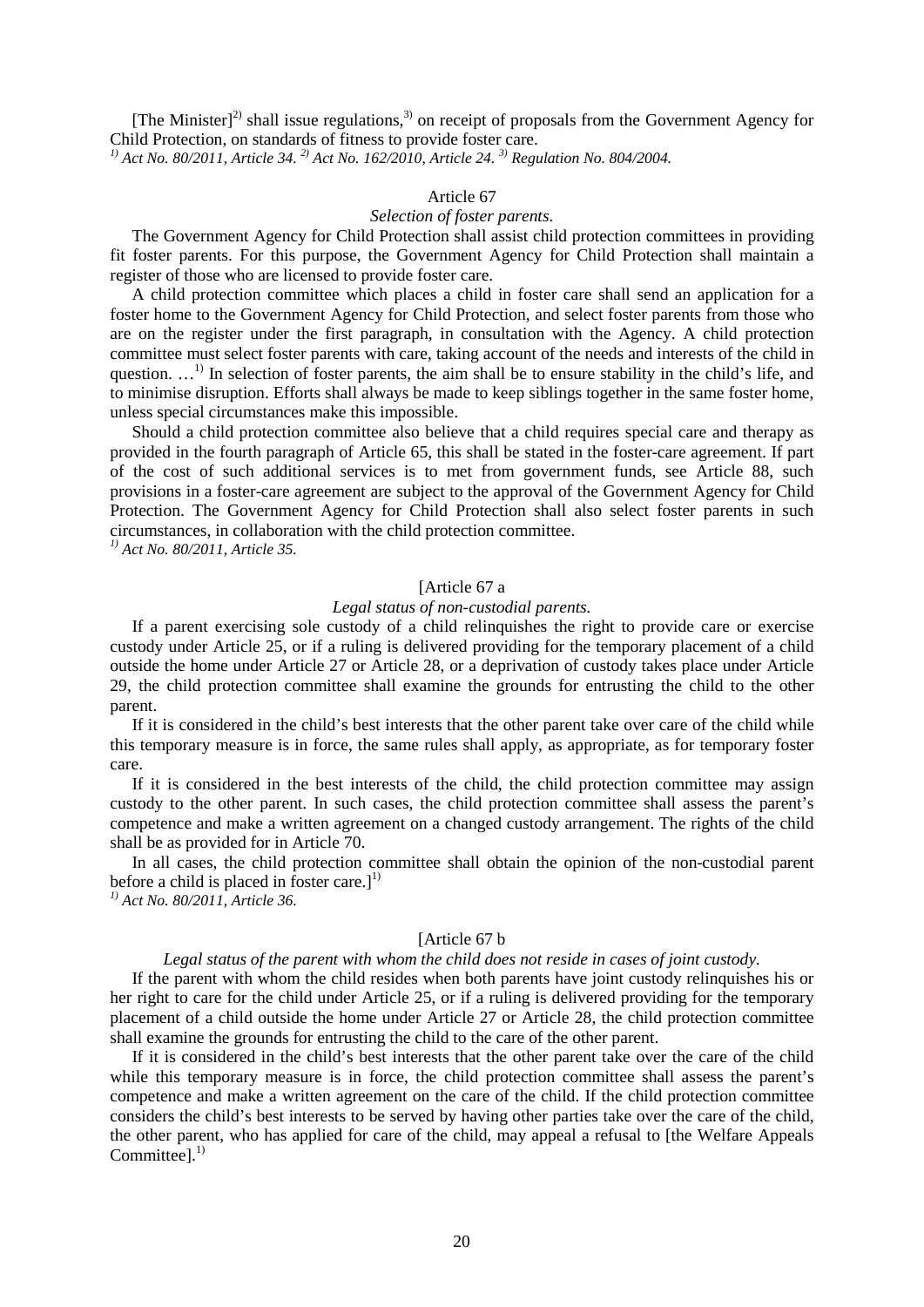If the parent with whom the child resides when both parents have joint custody relinquishes custody under Article 25 or is, singly, deprived of custody under Article 29, the other parent shall then continue with sole custody of the child. The rights of the child shall be as provided for in Article 70. $]^{2}$ *1) Act No. 85/2015, Article 13. 2) Act No. 80/2011, Article 36.*

#### Article 68

#### *Foster-care agreement.*

When a child is placed in foster care, the child protection committee and the foster parents shall make a written foster-care agreement which shall specify, among other things:

- a. the legal domicile and day-to-day care of the child,
- b. duties of custody, including legal guardianship,
- c. estimated duration of foster care, *cf.* the second paragraph of Article 65,
- d. maintenance costs and other costs,
- e. contact between the child and its  $[parents]$ <sup>1)</sup> or others with whom he/she has a close relationship,
- f. support to be provided by the child protection committee for the child and foster parents during the period of foster care,
- g. that the agreement may be revoked due to changed circumstances,
- h. special care and therapy, see the fourth paragraph of Article 65, when applicable,
- i. other matters which may be relevant.

*1) Act No. 80/2011, Article 37.* 

#### Article 69

# *Foster parents' duties of custody and guardianship.*

When a decision is made on whether, and to what degree, foster parents shall undertake the duties of custody of a child, including legal and financial guardianship, account shall be taken of the estimated duration of the foster care, the needs and interests of the child, the circumstances of the foster parents and other factors.

If parents consent, waive guardianship, or have been deprived of custody, a foster-care agreement may state that the foster care shall continue until the child is of age.

# Article 70

## *Rights of a child in foster care.*

[After a parent has relinquished the right to give care or exercise custody, or has been deprived of the right to give care or exercise custody of a child under the provisions of this Act, the child shall have the right to contact with the parent, or to other persons who have a close relationship with the child, providing this is compatible with the child's interests. In all cases, contact rights shall be subject to Article 74, irrespective of who takes over the care or custody of the child.

The child protection committee that places a child in foster care shall provide the child with the necessary support under the fostering agreement for the duration of the fostering period. If a child's parent takes over the care or custody of the child under Article 67 a or Article 67 b, the child protection committee that has handled the case shall make a special examination of the child's need for continuing support. If necessary, the child protection committees in these cases shall draw up a schedule of support measures in collaboration with the parent under Article 23.]<sup>1)</sup>

It shall be ensured that a child is informed of the reasons for the placement in foster care, and of the child protection committee's plans for the future of the child, in accordance with his/her age and maturity.

*1) Act No. 80/2011, Article 38.* 

## Article 71

…1) *1) Act No. 80/2011, Article 39.*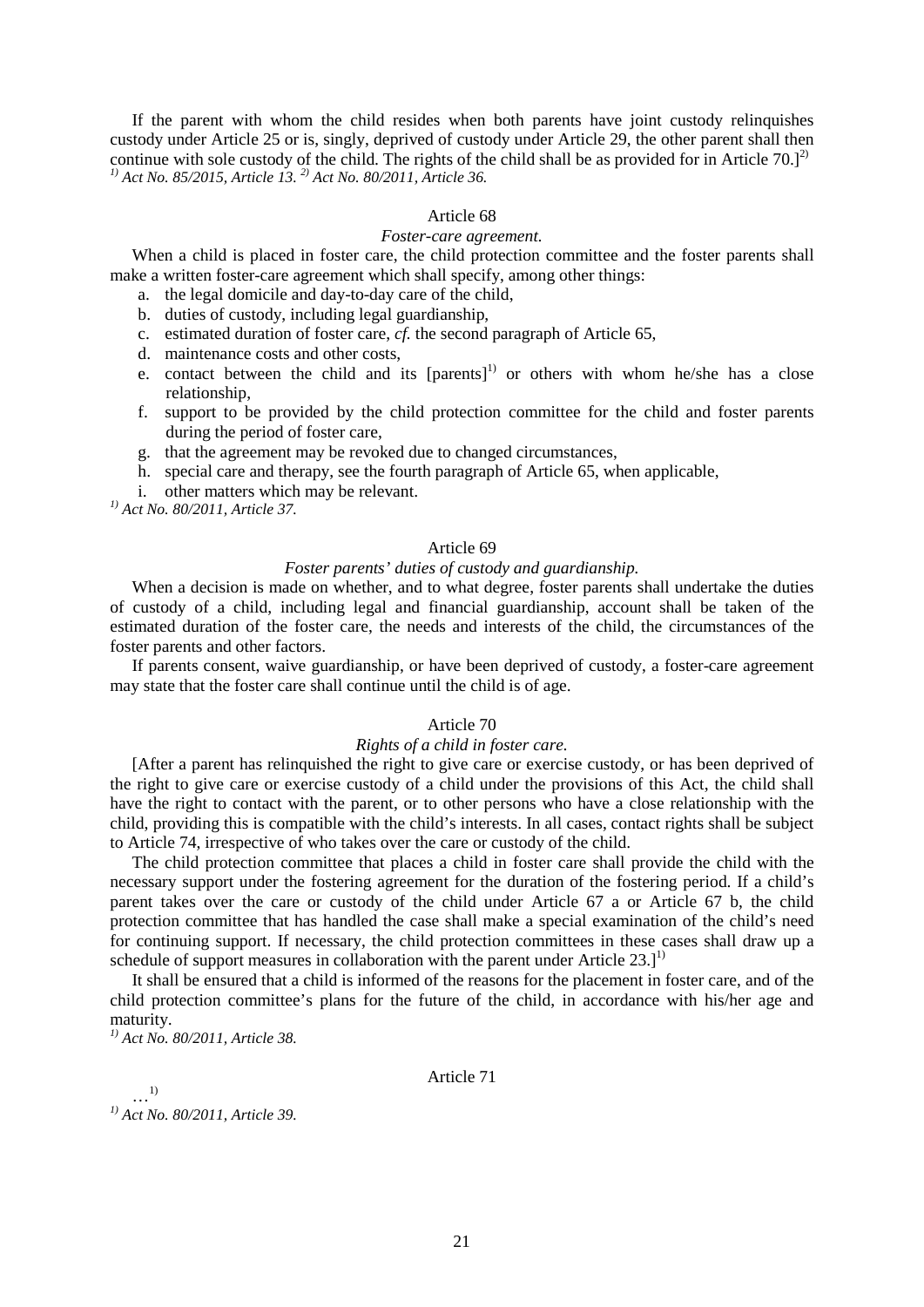## Article 72

## *Preparation of child and foster parents for foster care.*

A child protection committee must prepare a child for separation from his/her [parents]<sup>1)</sup> and for going into foster care. A child protection committee which places a child in foster care must, by the same token, before foster care begins, prepare the foster parents for their role, for instance by instruction, interviews and other helpful means.

*1) Act No. 80/2011, Article 40.* 

## Article 73

## *Notice of foster-care agreement.*

A child protection committee shall notify the Government Agency for Child Protection of each foster-care agreement made, and of the termination of foster care. The child protection committee shall also give notice of the foster-care agreement to other public bodies as applicable.

The Government Agency for Child Protection shall maintain a register of children in foster care.

## Article 74

# *Contact during foster care.*

A child has a right to contact with his/her  $[parents]$ <sup>1)</sup> and others with whom he/she has a close relationship. Contact entails the right to spend time together, and to other communication.

 $[The parents]$ <sup>1)</sup> have a right to contact with their child in foster care, unless this is clearly contrary to the child's interests and needs, and incompatible with the objectives of the placement in foster care. When this is assessed, account shall be taken, among other things, of the estimated duration of foster care. Those who regard themselves as having a close relationship with the child have a right to contact the child by the same token, provided that this is deemed beneficial for the child. A child who is 15 years or older may make his/her own request for contact.

When child is placed in foster care, the child's contact with  $[parents]$  and others with whom he/she has a close relationship shall be decided, taking account of what best serves the child's interests. Should an agreement be reached, the child protection committee shall make a written agreement with those who are to have contact.  $\dots$ <sup>1)</sup>

The child protection committee has the power to rule on disputes regarding a child's contact with  $[parents]$  and others with a close relationship with the child, whether with regard to the right to contact, the scope of contact rights, or contact arrangements. If, due to special circumstances, the child protection committee is of the view that contact with the parents is contrary to the child's interests and needs, it may rule that the birth parents shall not have contact rights. The child protection committee may also rule, by the same token, that others who regard themselves as having a close relationship with the child shall not have contact rights, if the committee believes that the requirements of the second paragraph are not met.

Those who are to have contact with the child may request changes to the agreement on contact rights. Should it not be possible to reach an agreement on such changes, the child protection committee shall make a ruling.

Those who are to have contact with the child may demand that a child protection committee review its prior ruling on contact right. The child protection committee is not obliged to consider such a demand formally, unless at least twelve months have passed since the ruling was made by the child protection committee or [the Welfare Appeals Committee].<sup>2)</sup>

A child protection committee may rule that a child's place of residence be kept secret, e.g. vis-à-vis [the parents] $^{1)}$ , if the interests of the child so demand.

[Those who are expected to exercise contact rights may appeal rulings under this Article to [the Welfare Appeals Committee].<sup>2)</sup>]<sup>1)</sup>

*1) Act No. 80/2011, Article 41. 2) Act No. 85/2015, Article 13.*

## [Article 74 a

#### *Legal status of foster parents when contact is decided.*

In all cases, the views of the foster parents to contact shall be examined before an agreement is concluded or a ruling on contact is delivered.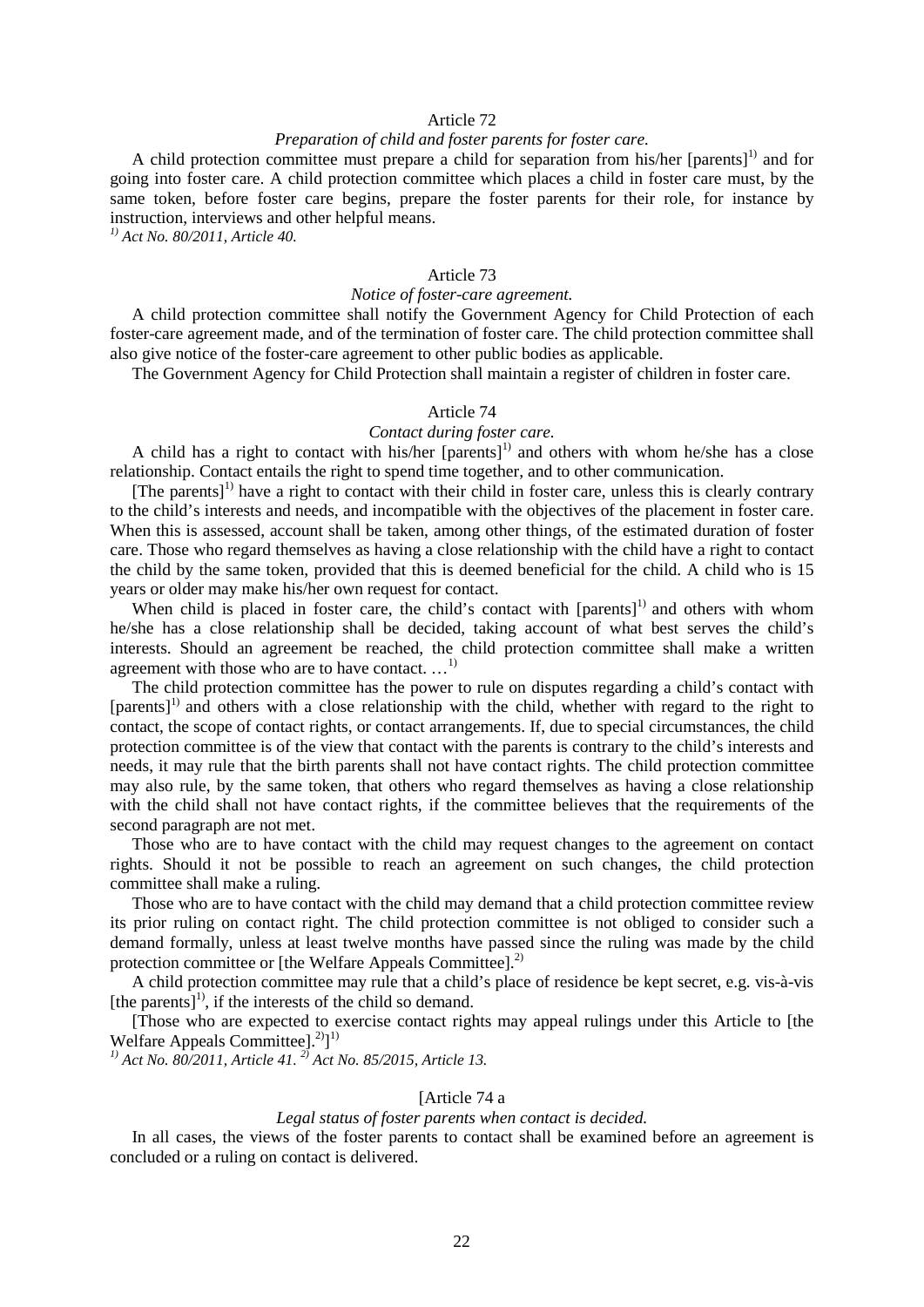The foster parents of a child in permanent foster care shall be parties to cases concerning contact under Article 74. Thus, the foster parents shall participate in the negotiation of agreements on contact, may request changes to terms of contact previously decided, are parties to cases in which rulings are delivered and may appeal rulings on contact to [the Welfare Appeals Committee].<sup>1)</sup> $]$ <sup>2)</sup> *1) Act No. 85/2015, Article 13. 2) Act No. 80/2011, Article 42.* 

#### Article 75

#### *Maintenance and other costs pertaining to a child in foster care.*

[The municipality that places a child in foster care shall be responsible for paying the foster parents maintenance payments, fostering allowances and, as appropriate, other expenses incurred on behalf of the child and following from the provisions of this Act.

[On division of costs entailed by fostering on the basis of the fourth paragraph of Article 65 shall be subject to regulations<sup>1)</sup> set by the minister.]<sup>2)</sup>

Foster parents and foster children shall be entitled to all general services according to law; in general, the costs associated with these services shall be subject to the laws applicable in each sphere. Each municipality shall be obliged to ensure that children of school age who have been placed in temporary foster care with foster parents who are domiciled in their local government area, are given places in school. The payment of expenses resulting from the child's schooling shall be subject to the Primary Schools Act.]<sup>3)</sup>

*1) Regulation No. 804/2004. 2) Act No. 134/2013, Article 1. 3) Act No. 80/2011, Article 43.*

#### Article 76

…1) *1) Act No. 80/2011, Article 44.* 

## Article 77

#### *Review of foster-care agreement.*

If the circumstances of the foster parents change, e.g. due to divorce, death, moving home or failure of health, the foster parents must notify the child protection committee, and the foster-care agreement shall then be reviewed if deemed necessary.

Notifications under Articles 16, 17 and 18 regarding the circumstances of a child in foster care, or notification that a foster parent is neglecting his/her duties, shall be submitted to the child protection committee which placed the child in foster care. The committee must investigate the matter without delay, and apply suitable measures.

If an agreement cannot be reached with foster parents on changes to a foster-care agreement, the child protection committee may, providing substantiated reasons, rule to alter the foster-care agreement, or to revoke it. Such a ruling may be appealed to [the Welfare Appeals Committee].<sup>1)</sup> *1) Act No. 85/2015, Article 13.*

# Article 78

#### *Regulations.*

The Minister shall in regulations<sup>1)</sup> lay down further rules on foster care, and on the implementation of the provisions of this Section, on receipt of proposals from the Government Agency for Child Protection.

*1) Regulation No. 804/2004.*

#### **SECTION XIII**

## **Homes and institutions for which the state is responsible.**

Article 79

# *Homes and institutions which the state shall ensure are available.*

[The Ministry]<sup>1)</sup> is responsible for homes and institutions being available to:

- a. admit children in emergencies in order to ensure their safety due to alleged offences or serious behavioural problems,
- b. evaluate the problems of children who are believed to required specialised treatment,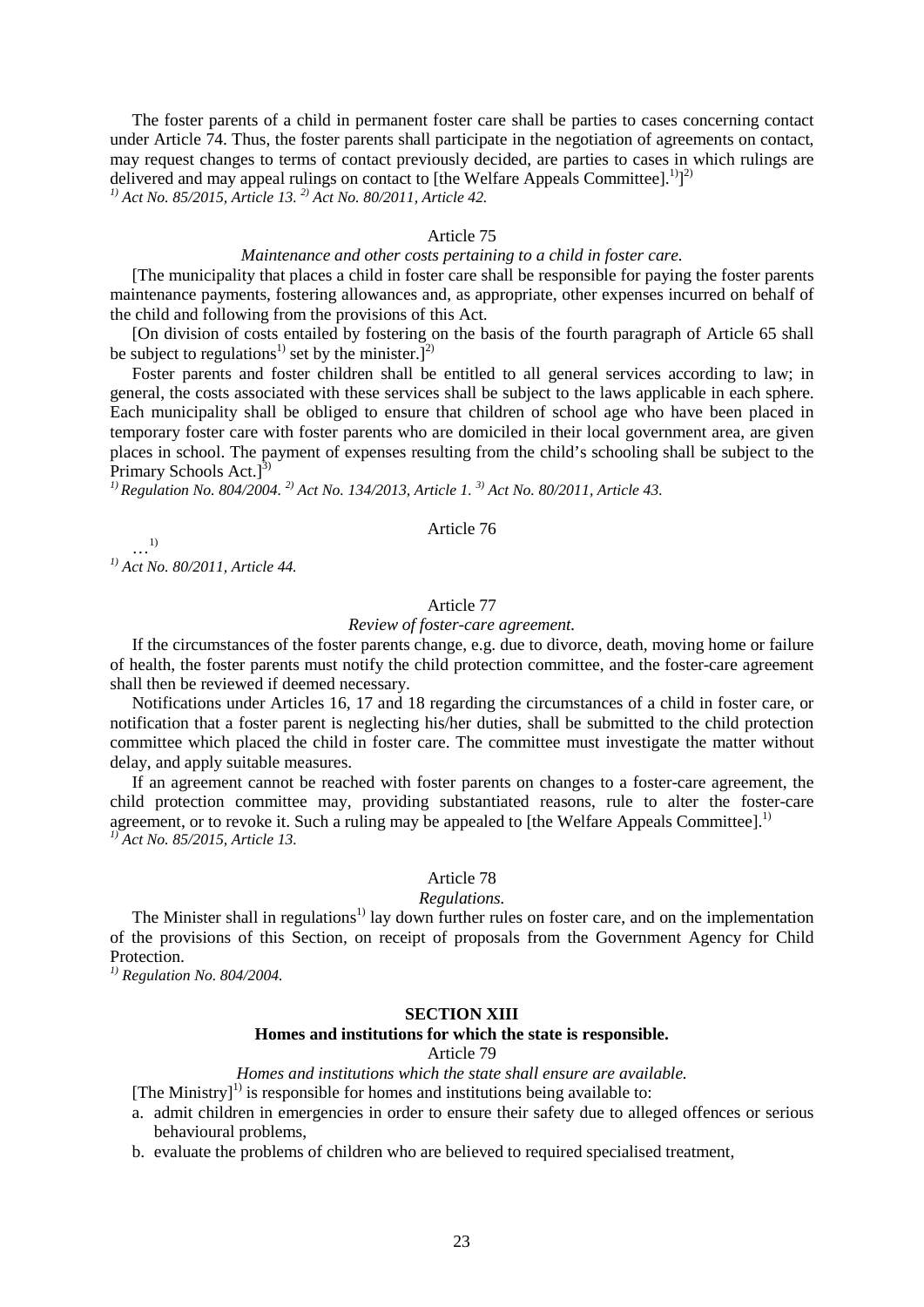c. provide children with specialised treatment due to serious behavioural problems, substance abuse and alleged offences.

The Government Agency for Child Protection, on behalf of [the Ministry]<sup>1)</sup>, shall be responsible for establishing and operating homes and institutions under the first paragraph. The Agency may assign the operation of them to other parties by a service agreement. [Homes and institutions under the first paragraph shall be subject to the professional and financial control of the Government Agency for Child Protection, which may require them to specialise in particular areas.]<sup>2)</sup> The Government Agency for Child Protection shall provide those who run the homes and institutions with instruction, guidance and general professional support.

Should a dispute arise between the Government Agency for Child Protection and the operator of a home or institution under the first paragraph, the dispute may be submitted to [the Ministry].<sup>1)</sup> The same applies if a dispute arises on the implementation of services between a person receiving services in a home under the first paragraph, or his/her guardian, on the one hand and the Government Agency for Child Protection on the other.

With regard to the foundation and general operation of homes and institutions, the provisions of regulations to be issued by [the Minister]<sup>1)</sup> shall otherwise apply. *1) Act No. 162/2010, Article 24. 2) Act No. 80/2011, Article 45.* 

#### Article 80

## *Procedure for placement of a child in a home or institution under Article 79.*

Before a child is placed in a home or institution under Article 79, the child protection committee shall attempt other supportive measures, unless it is deemed clear that these will not be efficacious. If it is necessary to place a child outside the home, a home or institution shall be selected with care, taking account of the needs and interests of the child in question. [A home with which the child has emotional bonds shall take priority when placement is decided, providing it meets the conditions of this Act in other respects and if the placement is considered in the child's best interests.]<sup>1)</sup>

The child protection committee shall send a request for placement of the child to the Government Agency for Child Protection, which assesses the application and makes a decision on placement in consultation with the committee, including which home would be most suitable for the child, when the placement is to begin, and its duration. In special cases the child protection committee may apply directly to a home or institution for placement of a child, under further regulations to be issued by the Minister on receipt of proposals from the Government Agency for Child Protection.

The child protection committee must prepare the child for separation from the parents, and for the prospective placement. A child protection committee which arranges a child placement shall provide child and parents with the necessary support during the placement. …<sup>1)</sup> A written agreement shall be made on the placement of each child.

If parents have waived, or been deprived of, custody of a child placed in a home or institution under Article 79, the child protection committee must provide a support family for the child if the placement is to last more than two months.

The Minister shall issue regulations, on receipt of proposals from the Government Agency for Child Protection, on the professional operations of homes under Article 79, stating the conditions for operation of a home, duration of placement, conditions for placement, decisions on choice of measures, [agreements on placement of children and the duties of child protection committees].<sup>1)</sup> *1) Act No. 80/2011, Article 46.* 

#### Article 81

#### *Child's contact rights.*

A child placed in a home or institution under Article 79 has a right to contact with his/her [parents]<sup>1)</sup> and others with whom he/she has a close relationship. Contact entails the right to spend time together, and to other communication.

 $[Parents<sup>1</sup>]$  have a right to contact with their child, unless this is clearly contrary to the child's interests and needs, and incompatible with the objectives of the placement. Those who regard themselves as having a close relationship with the child have a right to contact in the same way, provided that this is deemed beneficial for the child. A child aged 15 years or older may make his/her own request for contact.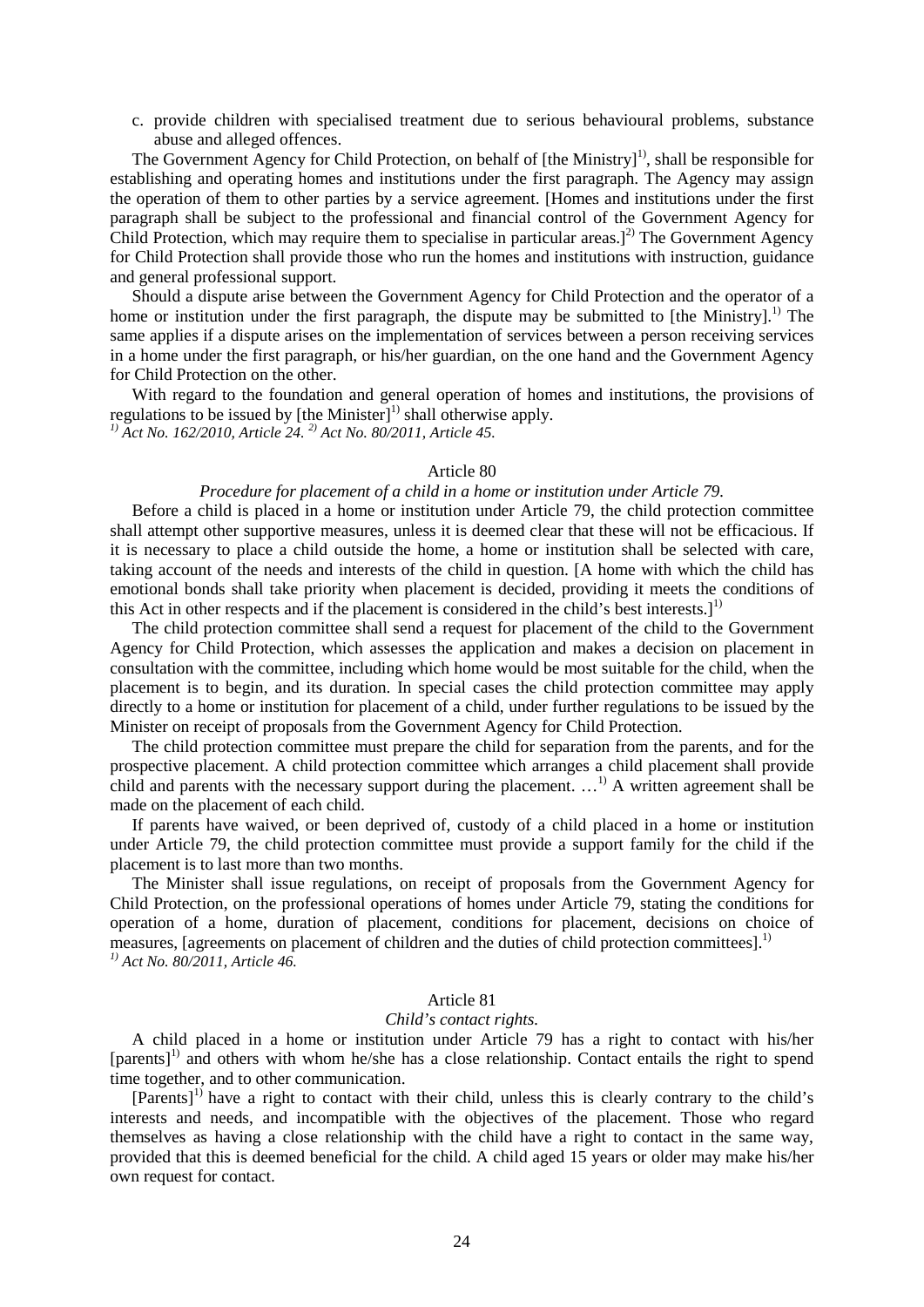When a placement agreement is made, the child protection committee shall seek to reach an agreement with those parties who are to have contact, taking account of the rules applying at the relevant home or institution.

The child protection committee has the power to rule on disputes regarding a child's contact with [parents]<sup>1)</sup> and others with whom he/she has a close relationship, whether with regard to the right to contact, the scope of contact rights, or contact arrangements. If, due to special circumstances, the child protection committee is of the view that contact with the parents is contrary to the child's interests and needs, it may rule that [a parent]<sup>1)</sup> shall not have contact rights. The child protection committee may also rule, by the same token, that others who regard themselves as having a close relationship with the child shall not have contact rights, if the committee believes that the requirements of the second paragraph are not met.

Those who are to have contact with the child may request changes to the agreement on contact rights. Should it not be possible to reach an agreement on such changes, the child protection committee shall make a ruling.

Those who are to have contact with the child may demand that a child protection committee review its prior ruling on contact rights. The child protection committee is not obliged to discuss such a demand formally, unless at least twelve months have passed since the ruling was made by the child protection committee or [the Welfare Appeals Committee].<sup>2)</sup>

The child protection committee shall elicit the views of the home or institution where the child is placed before ruling on contact.

A child protection committee may rule that the child's place of residence be kept secret, e.g. vis-àvis  $[parents]$ ,<sup>1)</sup> if the interests of the child so demand.

Rulings made under this Article may be appealed to [the Welfare Appeals Committee]. $^{2}$ *1) Act No. 80/2011, Article 47. 2) Act No. 85/2015, Article 13.*

## Article 82

# *Rights of the child and coercive measures.*

[All operations of homes and institutions under Article 79 shall be aimed at ensuring children the right to privacy, the right to determine their personal circumstances and the right to have contact with other people, all in terms of what is best suited to their age and maturity and to the extent that is compatible with the aims of their being placed in homes and institutions and responsibility for the operations and the welfare and safety of the child and other persons.]<sup>1)</sup>

The child shall be permitted to move freely inside and outside the area of the home or institution, with such restrictions as may be required to ensure the safety and welfare of the child and others. Children placed in homes under Article 79 may be prohibited from leaving the area of the home or institution within reasonable limits, and as necessary in order to achieve the objectives of the placement.

It is prohibited to:

a. inflict physical or mental punishment upon the child,

- [b. apply coercive measures or serious disciplinary measures unless this is considered necessary in order to achieve lawful aims, to protect the life, health and maturity of the child in question, or of other children or the life or health of the staff, or to protect property,
- c. monitor a child's postal correspondence, communication via a computer and telephone calls unless necessity so demands, taking into account, amongst other things, the aim of the child's placement.]<sup>1)</sup>

The Minister shall issue regulations on receipt of proposals from the Government Agency for Child Protection:

- a. on the implementation of the provisions of the third paragraph, including coercive measures, and procedures relating to their application,
- b. which aim to prevent alcohol, drugs and other dangerous substances being brought into the home,
- c. on the custody of the child's personal money and possessions.

Private parties who run a home or institution on the basis of a service agreement may be authorised to make decisions on restriction of rights and application of coercive measures under this Article.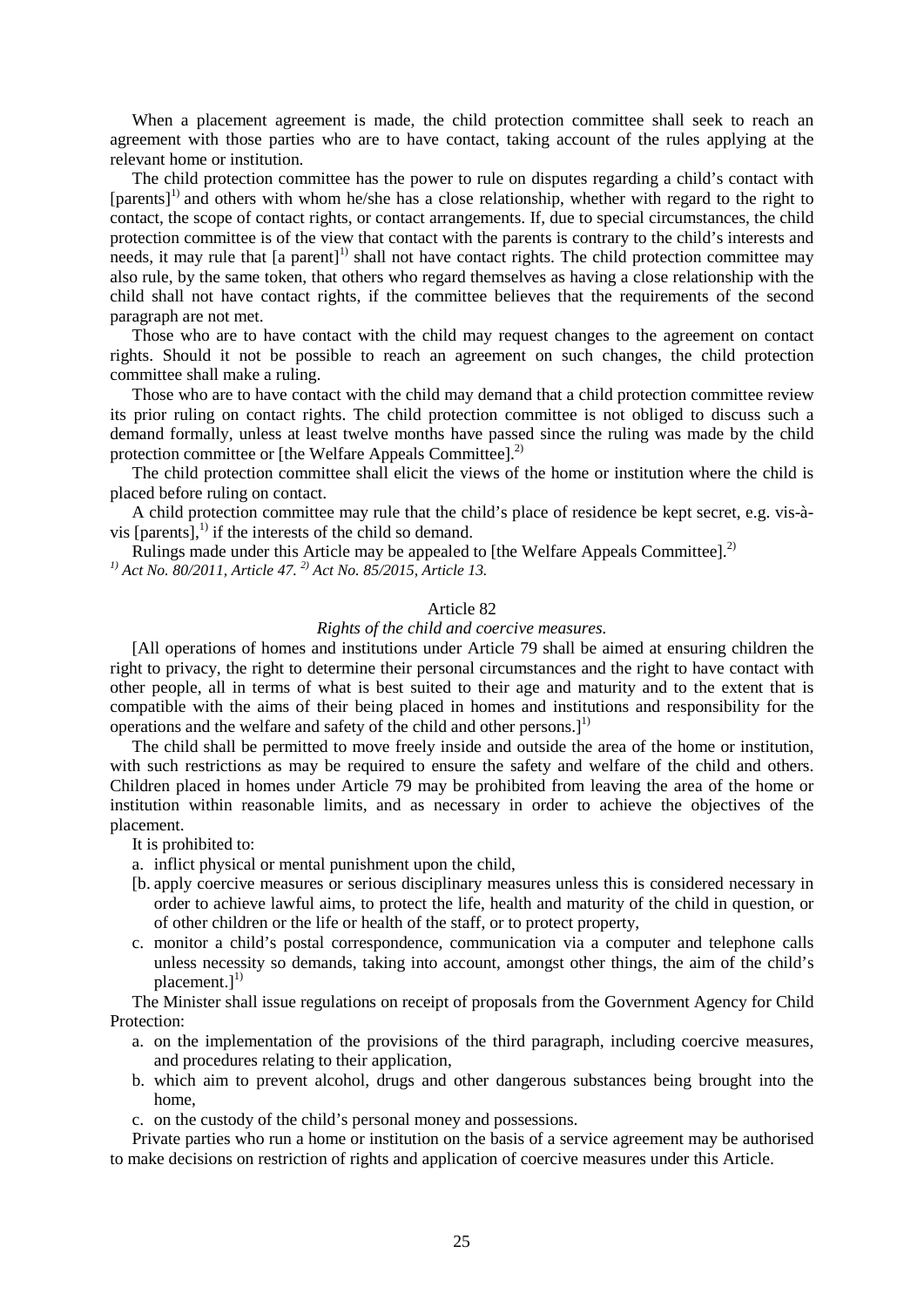Regulations to be issued by the Minister under this Article, on receipt of proposals from the Government Agency for Child Protection, shall also state the rights of a child and his/her parents to appeal a decision on restriction of rights and coercive measures to [the Welfare Appeals Committee].<sup>2)</sup> *1) Act No. 80/2011, Article 48. 2) Act No. 85/2015, Article 13.*

Article 83

…1) *1) Act No. 80/2011, Article 49.* 

#### **SECTION XIV**

# **Homes and other arrangements on the responsibility of municipalities.**

# Article 84

*Homes and other facilities which child protection committees must have available.*

Child protection committees, individually or jointly, must have the resources available, for instance by operation of residential placement facilities, group homes or by other means, to:

- a. admit children, including emergency cases, in order to ensure their safety, identify their problems or investigate their circumstances, due for instance to parental neglect, incapacity or conduct,
- b. admit children due to inadequate home circumstances or a child's special needs, for instance after treatment.

A child protection committee may assign the operation of homes under the first paragraph to other parties on the basis of a service agreement.

The Government Agency for Child Protection shall monitor the need for homes and other facilities under the first paragraph nationwide, shall encourage municipalities to have the necessary facilities available, and shall assist them in this context as necessary. The Government Agency for Child Protection issues licences to child protection committees to run homes and other facilities under the first paragraph.]<sup>1)</sup>

The provisions of Articles 80, 81 and 82 shall apply to a child's stay in homes under the first and second paragraph, as relevant.

[The Minister shall issue regulations<sup>2)</sup> on facilities under this Article, e.g. on conditions on licences, children's rights and monitoring, on receipt of proposals from the Government Agency for Child Protection.]<sup>1)</sup>

[If the Government Agency for Child Protection considers that a treatment of a child in a home or institution under the first paragraph is defective, the Agency shall strive to improve the deficiency by guidance and admonition to a child protection committee and grant specific deadline for this purpose. If no improvement is made within the deadline or if violation of the conditions for licence is very serious, the Agency may rescind the party in question of his/her licence for continuing operation.]<sup>1)</sup> *1) Act No. 134/2013, Article 2. 2) Regulation No. 652/2004.*

## Article 85

## *Support families.*

Child protection committees shall have support families available. Those who wish to serve as support families shall apply for a licence to the child protection committee in their home district.

The Minister shall issue regulations,<sup>1)</sup> on receipt of proposals from the Government Agency for Child Protection, on support families, which shall specify, among other things, the maximum duration of placement, conditions of licences, and agreements with support families. *1) Regulation No. 652/2004.*

## Article 86

#### *Summer placements on behalf of child protection committees.*

Those who wish to receive children to stay in a private home for up to three months during the summer, on behalf of a child protection committee, shall apply for a licence to the child protection committee in their home district. The child protection committee shall notify the Government Agency for Child Protection of licences granted.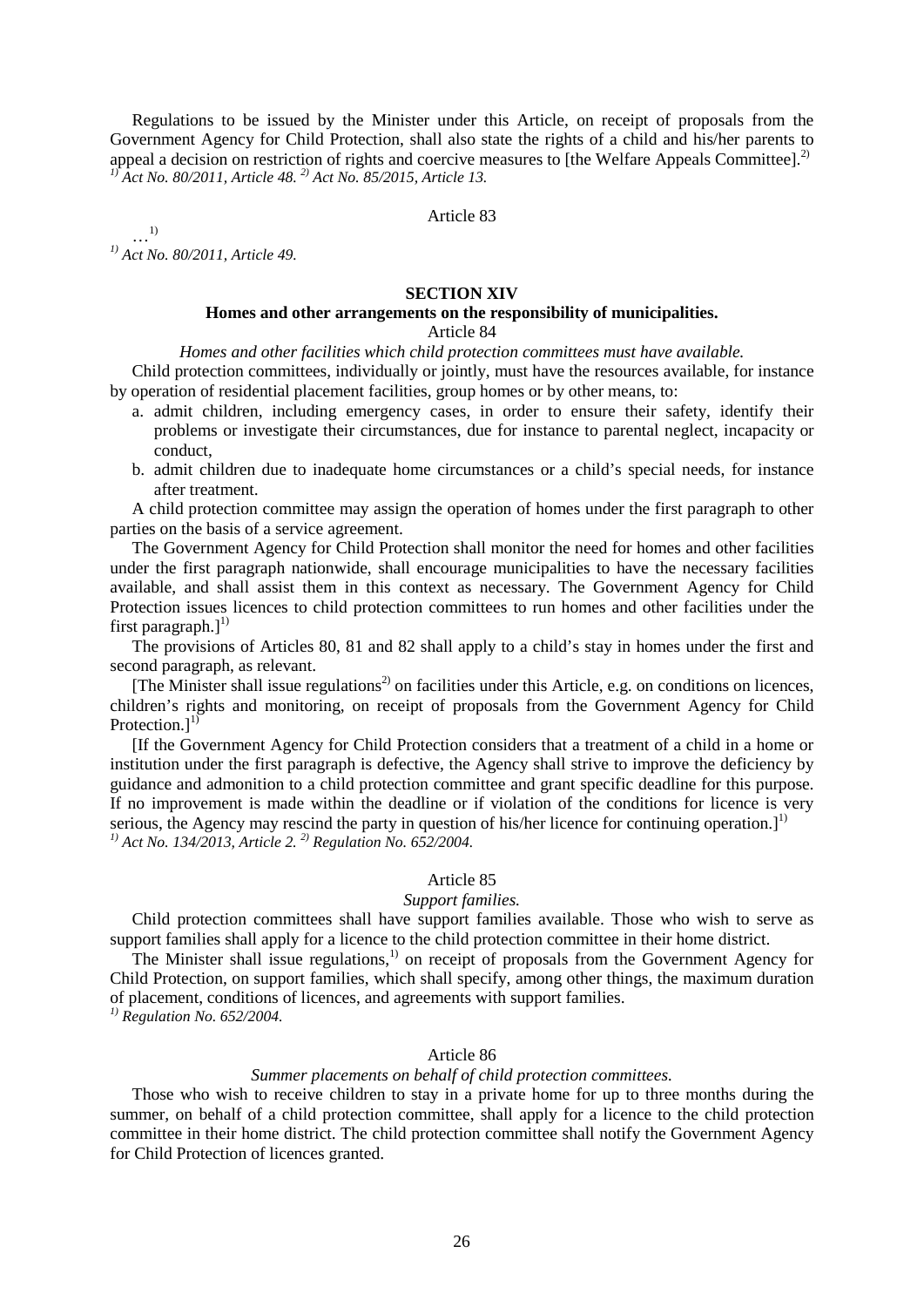The Minister shall issue regulations,<sup>1)</sup> on receipt of proposals from the Government Agency for Child Protection, on summer placements, which shall state, among other things, the condition of a licence, agreements on placement, support and monitoring.

*1) Regulation No. 652/2004.*

## **SECTION XV**

# **Division of costs of child protection activities.**

# Article 87

## *Financial responsibility of the municipality.*

The municipal council is responsible for costs incurred by the work of a child protection committee, *i.e.* for the service it provides, and in connection with arrangements for which the committee is responsible under this Act.

#### Article 88

#### *Financial responsibility of the state.*

The state shall meet costs incurred by  $\dots$ <sup>1)</sup> work carried out on behalf of the Government Agency for Child Protection, including the costs of operation of homes and institutions which the state must ensure are available under Article 79.

[The state shall pay part of the cost entailed by fostering on the basis of the fourth paragraph of Article 65 according to decision made by the Government Agency for Child Protection. When deciding the cost factor of the state, the Government Agency for Child Protection shall take an account of the cost to meet special needs of a child which is placed in foster care under this provision and the cost incurred by the special service, care and therapy that the foster-parents are ment to provide.]<sup>1)</sup> *1) Act No. 85/2015, Article 13. 2) Act No. 134/2013, Article 3.* 

## Article 89

## *Parental maintenance.*

The parents of a child placed outside the home have an obligation to maintain the child.

A child protection committee may require parents to pay maintenance for the child during the placement, taking account of the needs of the child and of both parents' financial standing and other circumstances. The child protection committee shall rule on the amount of child maintenance to be paid. This ruling may be appealed to [the Welfare Appeals Committee].<sup>1)</sup>

A parent who has been deprived of custody of a child by a court order is not obliged to pay maintenance.

With regard to decisions on maintenance and collection, the provisions of the Children Act shall otherwise apply.

*1) Act No. 85/2015, Article 13.*

## **[SECTION XV A.**

## **Monitoring and assessment of the quality of remedial measures and the placement of children outside the home.]** 1)

*1) Act No. 80/2011, Article 54.*

#### [Article 89 a

## *Aims.*

The aim of monitoring and assessment of the quality of remedial measures and the placement of children outside the home is to:

- a. ensure that the structure of the measures and the placements of children outside the home are in conformity with the provisions of laws, regulations, standards and rules under this Act,
- b. ensure that the measure will achieve its aims and that children's rights are respected,
- c. increase the quality of measures and promote improvements and
- d. collect information on placements outside the home, the need for remedial measures, utilisation, success and development.]<sup>1)</sup>

*1) Act No. 80/2011, Article 54.*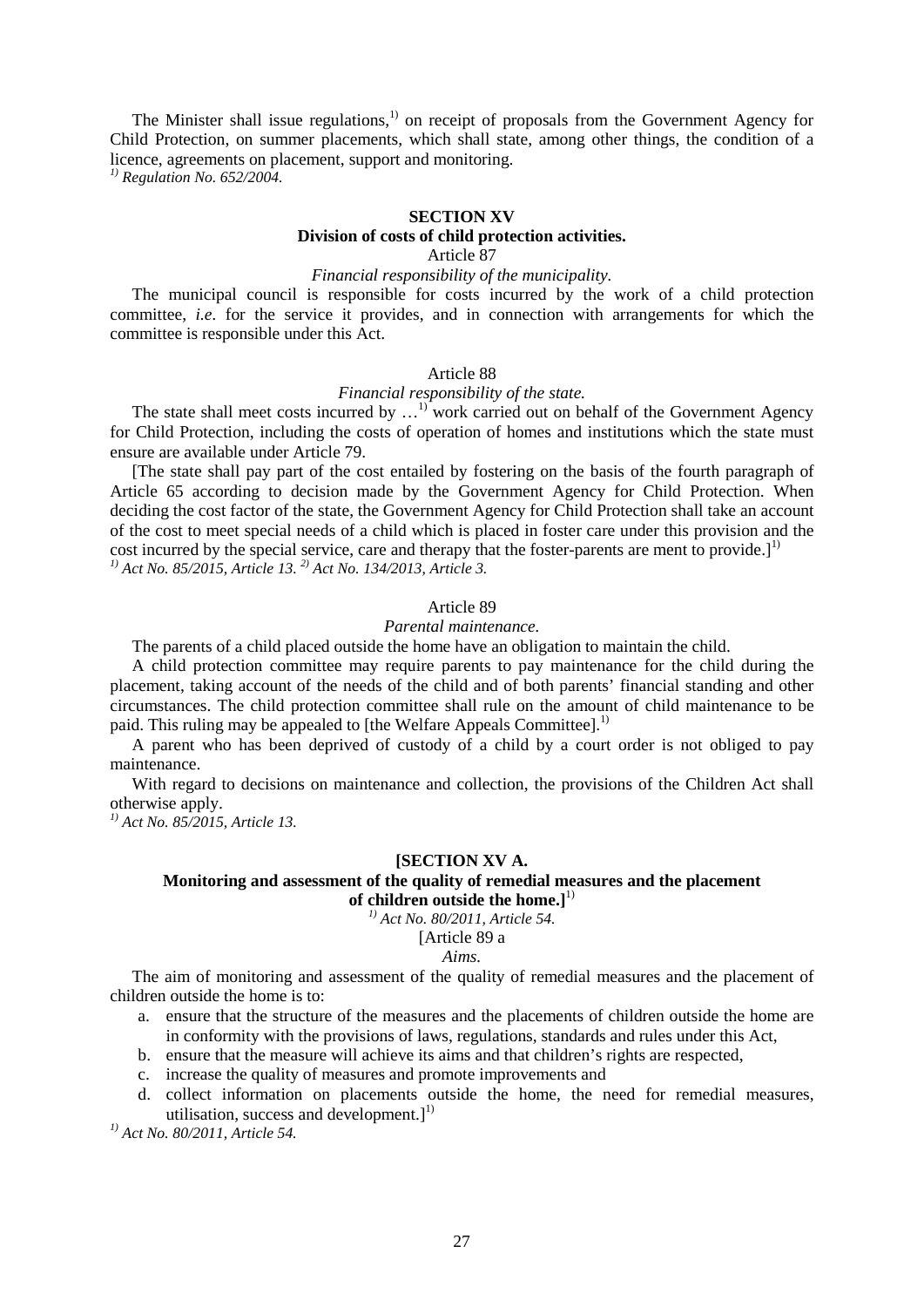#### [Article 89 b

## *The role of the child protection committees.*

Each child protection committee shall assess the quality and effectiveness of their respective placement measures. The child protection committee that places a child in a home or in foster care shall closely monitor the child's living conditions and emotional well-being and check that the aims of the placement are being achieved. The child protection committee shall gather the information necessary for this purpose as and when it considers there is reason to do so. The child protection committee shall strive to maintain regular contact with children placed outside the home and give them an opportunity to express their views on their living conditions and emotional well-being in accordance with their age and maturity.

The child protection committee, responsible for a placement, shall make regular visits to children placed in homes and institutions. The child protection committee shall visit foster homes as often as deemed necessary, and at least twice a year during the first year of the placement and once a year after that.

The child protection committee shall take the appropriate measures, such as terminating agreements on foster care or placement, if the treatment of a child in foster care or in a home or an institution is considered unacceptable or if circumstances have changed in such a way that it is no longer evident that the child's living conditions and safety are guaranteed.

After receiving proposals from the Government Agency for Child Protection, the Minister shall issue regulations on monitoring by child protection committees, *i.a.* on their visits to foster homes.]<sup>1)</sup> *1) Act No. 80/2011, Article 54.* 

## [Article 89 c

# *Role of the Government Agency for Child Protection.*

The Government Agency for Child Protection shall assess the need for remedial measures for children placed outside the home, gather information on these measures and assess the success of specific measures with a view to enhancing their quality and promoting improvements.

The Government Agency for Child Protection shall assess the quality and success of remedial measures, the availability of which is to be ensured by the state under Article 79.

The Government Agency for Child Protection shall monitor to ensure that remedial measures provided by municipalities under Article 84 meet the requirements made in legislation, regulations and standards at any given time. If the Government Agency for Child Protection considers that a measure fails to meet the requirements made, it may rescind the child protection committee's licence to apply that particular measure.

A child protection committee may appeal decisions by the Government Agency for Child Protection regarding the issue or rescission of licences to [the Welfare Appeals Committee].<sup>1)</sup> $]$ <sup>2)</sup> *1) Act No. 85/2015, Article 13. 2) Act No. 80/2011, Article 54.* 

#### [Article 89 d

## *Role of the Ministry.*

The Ministry shall monitor to ensure that remedial measures for which the state is responsible meet the requirements made in legislation, regulations, standards and service contracts, as appropriate, at any given time. For this purpose, the Ministry shall commission an independent expert to visit homes and institutions under Article 79 at least once a year. The expert shall take particular care to give the children an opportunity to express their views on their living conditions and their emotional wellbeing, in accordance with their age and maturity and the aims of the placement.

After receiving proposals from the Government Agency for Child Protection, the Ministry shall issue regulations on monitoring and assessment in accordance with the provisions of this Section, including further provisions on, amongst other things, aims, priorities and methods.]<sup>1)</sup> *1) Act No. 80/2011, Article 54.*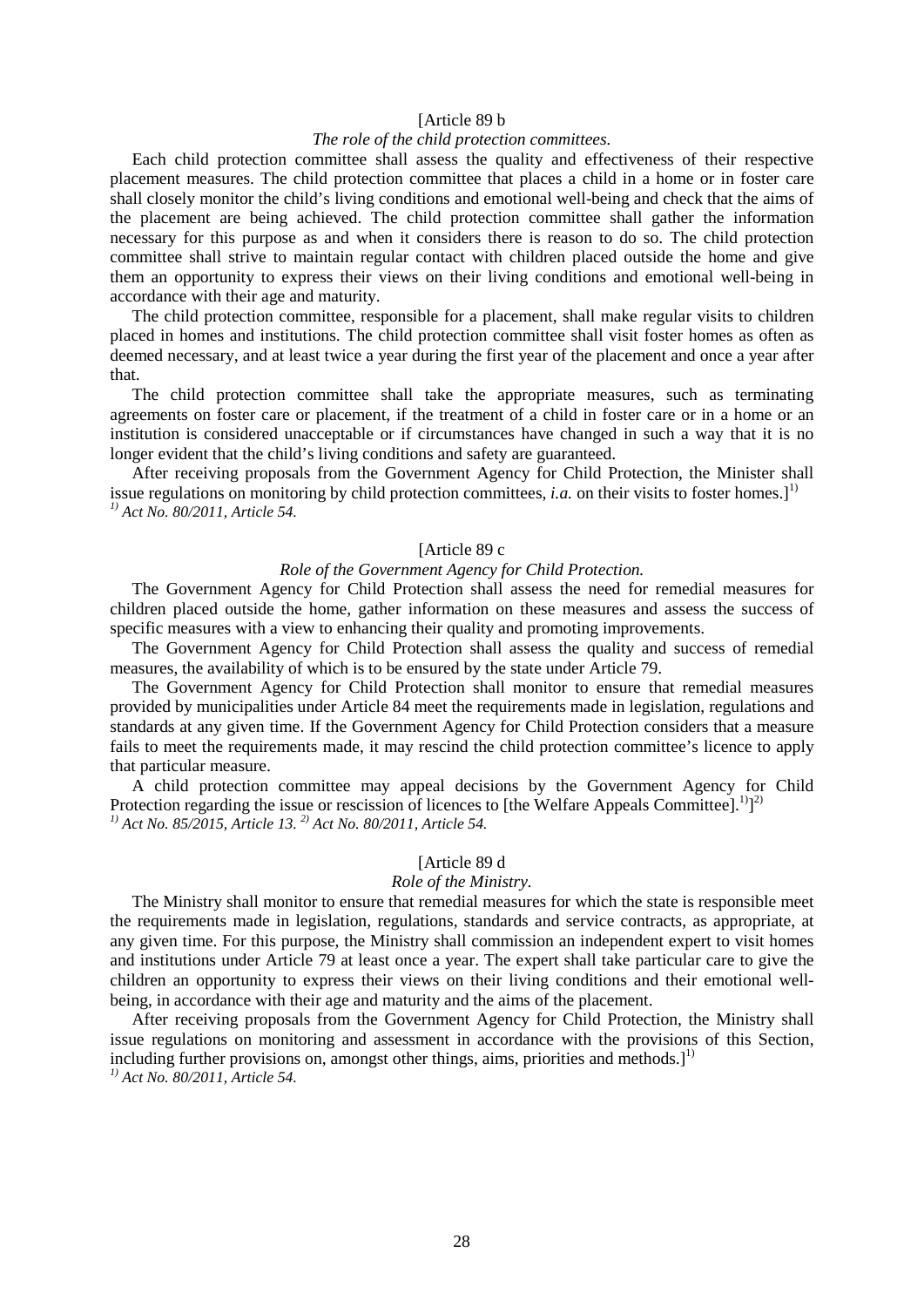## **SECTION XVI**

## **Placement of children by other parties than child protection committees.**

Article 90

## *Parental authority for placement of children.*

Parents may assign the day-to-day care and upbringing of their children to others, provided this is not contrary to the interests of the child. Parents must notify the child protection committee when a child is placed with others for a stay of more than six months. Should a child reside with relatives, however, notification is not required unless the arrangement is intended to be for 12 months or more.

The duty of notification under the first paragraph does not apply when a child is placed in a public institution or home, or when a child has reached the age of 15.

When a child protection committee receives notification under the first paragraph, or other information regarding notifiable placement, the committee shall ascertain whether the parents require support which would enable them to have the child living with them. If not, the child protection committee shall investigate specifically whether the interests and needs of the child are met at his/her new place of residence.

Should a child have been in the care of others for three months under the terms of this Article, the child protection committee in the home district of the custodial parents may intervene under Articles 27, 28 or 29.

## Article 91

## *Other placement of children in homes without intervention by child protection authorities.*

Those who wish to provide summer residence for children in a private home for remuneration, for up to three months in the summer, shall apply to the child protection committee of their home district.

Voluntary organisations and other parties may establish and run homes to provide facilities for children for care, support, entertainment and healthy activities, with a licence from the Government Agency for Child Protection.

The Minister shall issue regulations,<sup>1)</sup> on receipt of proposals from the Government Agency for Child Protection, on the implementation of the first and second paragraphs, which shall provide, among other things, for the conditions for granting of licences, children's rights, agreements on placement, support and monitoring.

[Applications shall be made for licences under this provision for homes for children suffering from complex problems, even though the operation of such homes also falls under other statutes, e.g. the Act on the Affairs of Disabled People.]<sup>2)</sup>

*1) Regulation No. 366/2005. 2) Act No. 80/2011, Article 55.*

## **SECTION XVII General protective measures.**

Article 92

## *Children's curfew.*

Children aged 12 and under may not be out of doors after 20:00 unless accompanied by an adult. Children aged 13 to 16 may not be out of doors after 22:00, unless on their way home from a recognised event organised by a school, sports organisation or youth club. During the period 1 May to 1 September, children may be out of doors for two hours longer.

The age limits stated here shall be based upon year of birth, not date of birth.

#### Article 93

#### *Monitoring of shows and social events.*

A child protection committee shall, as it deems necessary, monitor theatrical performances, public shows and social events intended for children. ...<sup>1)</sup> If the committee believes that the social event is in some manner harmful to children, it may prohibit access to children under a specified age. Those who organise the events shall, at their own expense, state the age limit in advertisements, and be responsible for the prohibition being observed.

Those who organise or are responsible for modelling and beauty contests, and other similar contests with participants under the age of 18, must notify the Government Agency for Child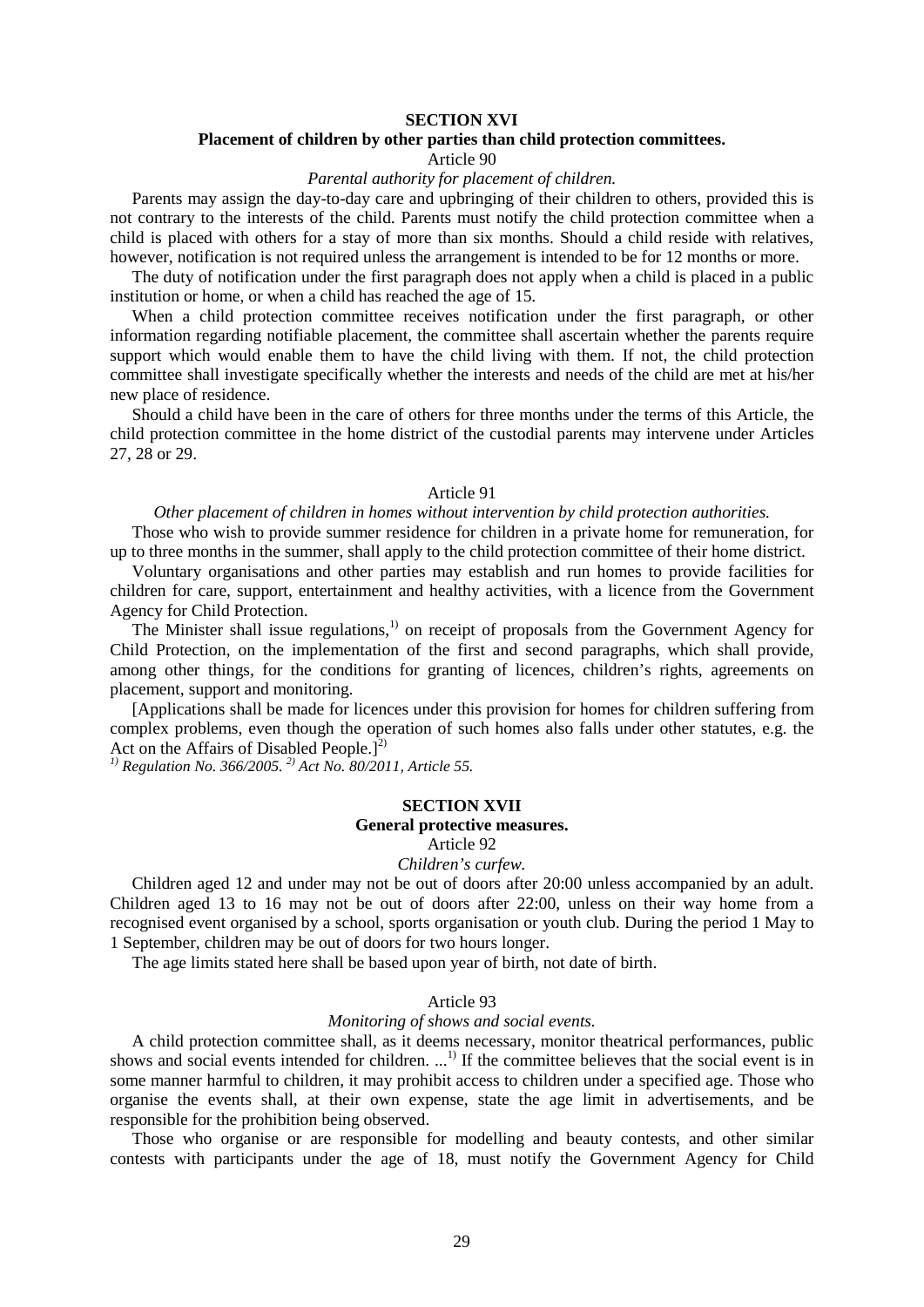Protection of the event. The Minister may issue further rules on participation in such events by children, on receipt of proposals from the Government Agency for Child Protection.

Children aged under 18 may not participate in nude shows or other shows of a sexual nature. ...<sup>2)</sup> *1) Act No. 62/2006, Article 7. 2) Act No. 58/2012, Article 8.*

## Article 94

## *Duties of parents and guardians.*

Parents and guardians of children shall ensure that children comply with the provisions of this Section on curfews, participation in shows and performances and modelling and beauty contests, and observe the age limits and other requirements. They must also, as far as they are able, protect children against violent and pornographic material and other such material, among other things by preventing their access to it.

#### Article 95

#### *General monitoring by child protection committees.*

Child protection committees shall as far as possible observe the general conditions of children. Should a child protection committee have reason to believe that undesirable environmental factors, such as the availability of inappropriate entertainment or unhindered access to violent material, have a negative impact upon children's environment, the committee shall bring this to the attention of those involved, or itself take action to rectify the situation, as applicable.

#### **SECTION XVIII**

# **Penalty provisions etc.**

# Article 96

# *Violations of notifiability etc.*

Deliberately providing wrong or misleading information to a child protection committee on matters covered by this Act entails fines or imprisonment for up to two years.

If a person neglects to notify a child protection committee of a child being subject to such illtreatment or poor conditions that his/her life or health is at risk, this entails fines or imprisonment for up to two years.

## Article 97

#### *Kidnapping of a child, violation of injunction, etc.*

If a person contacts, visits or disturb a child contrary to a prohibition by a child protection committee, or violates a lawful order to leave the home, *cf.* Article 37, this entails fines or imprisonment for up to two years, unless a more severe penalty is provided by other legislation.

Any person who removes a child who has been placed by a child protection committee under this Act, or is responsible for the violation of such an arrangement, shall be subject to fines or imprisonment for up to two years.

Violations against the second paragraph of Article 93 entail fines.

…1)

*1) Act No. 58/2012, Article 8.* 

#### Article 98

## *Offences against a child by custodial party.*

If those who have a child in their care mistreat the child mentally or physically, abuse him/her sexually or otherwise, or neglect the child mentally or physically, so that the child's life or health is at risk, this entails imprisonment of up to five years, unless more severe penalties are provided in other legislation.

## Article 99

## *Offences against children.*

[Any person who subjects a child to mental or physical punishment, threats or intimidation or exhibits other degrading conduct towards a child shall incur fines or up to three years'  $imprisomment.$ ]<sup>1)</sup>